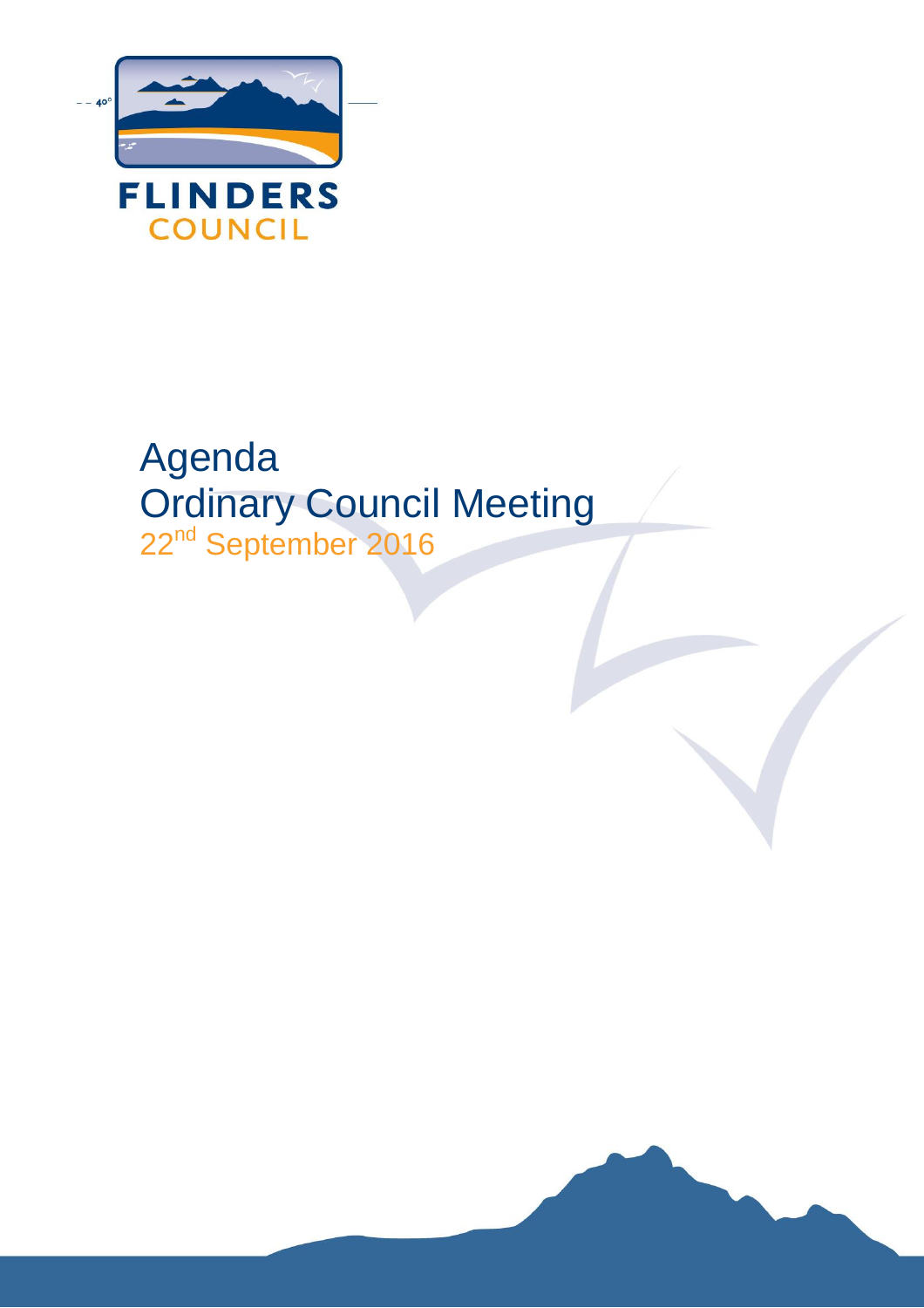#### **CERTIFICATION**

"I certify that with respect to all advice, information or recommendation provided to Council with this agenda:

- 1. The advice, information or recommendation is given by a person who has the qualifications or experience necessary to give such advice, information or recommendation, and;
- 2. Where any advice is given directly to Council by a person who does not have the required qualifications or experience that person has obtained and taken into account in that person's general advice the advice from an appropriately qualified or experienced person.

Note: S65(1) of the *Local Government Act 1993* requires the General Manager to ensure that any advice, information or recommendation given to the Council (or a Council Committee) is given by a person who has the qualifications or experience necessary to give such advice, information or recommendation. S65(2) forbids Council from deciding any matter which requires the advice of a qualified person without considering that advice."

Dated this 16<sup>th</sup> day of September 2016.

Sophie Pitchford ACTING GENERAL MANAGER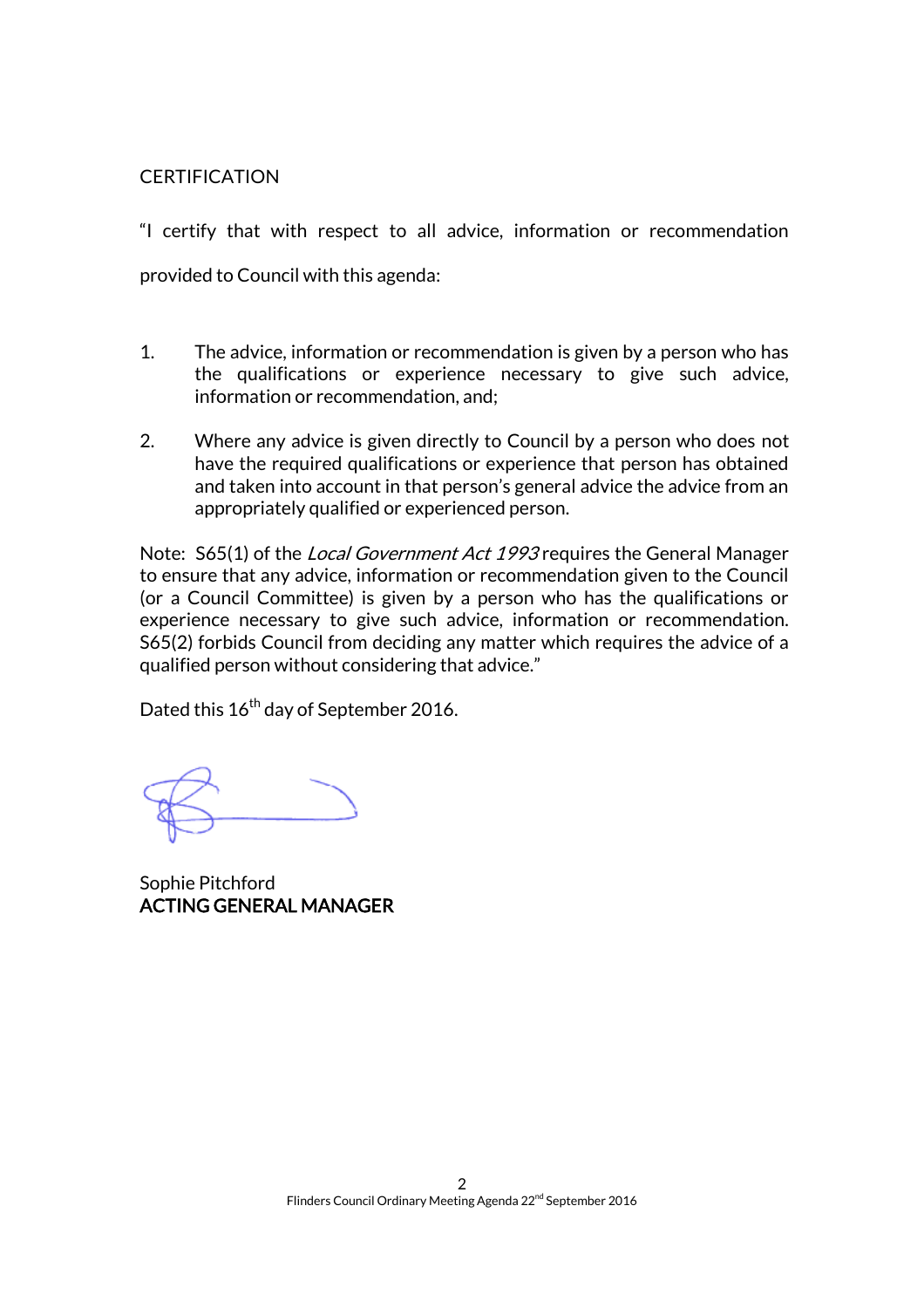## FLINDERS COUNCIL ORDINARY MEETING

## AGENDA

**DATE:** Thursday 22<sup>nd</sup> September 2016 VENUE: Furneaux Arts and Entertainment Centre, Whitemark COMMENCING: 1.00 pm

#### PRESENT

Mayor Carol Cox Cr Chris Rhodes Cr Peter Rhodes Cr Ken Stockton Cr David Williams Cr Gerald Willis

#### APOLOGIES

Deputy Mayor Marc Cobham

#### STAFF IN ATTENDANCE

Sophie Pitchford - Acting General Manager Vicki Warden - Executive Officer

#### CONFIRMATION OF MINUTES

That the Minutes from the Ordinary Council Meeting and the Closed Council Meeting held on the 18<sup>th</sup> August 2016 be confirmed.

#### PUBLIC QUESTION TIME

In accordance with Section 31 (1) of the Local Government (Meeting Procedures) Regulations 2015 and the Flinders Council Policy the following procedures be adhered to at public question time:-

It is the policy of the Flinders Council to allow a 'Question Time' at Ordinary Council Meetings, during which members of the public may ask questions of the Council relating to Flinders Council matters.

The basis on which questions may be asked is:

1. All questions will be addressed through the Chair (being the Mayor in normal circumstances) who will answer them as she/he sees fit. Under no circumstances will members of the gallery be permitted to address or question either elected members or officers of the Council. The Chair may delegate answers to the appropriate Councillor or staff member if appropriate.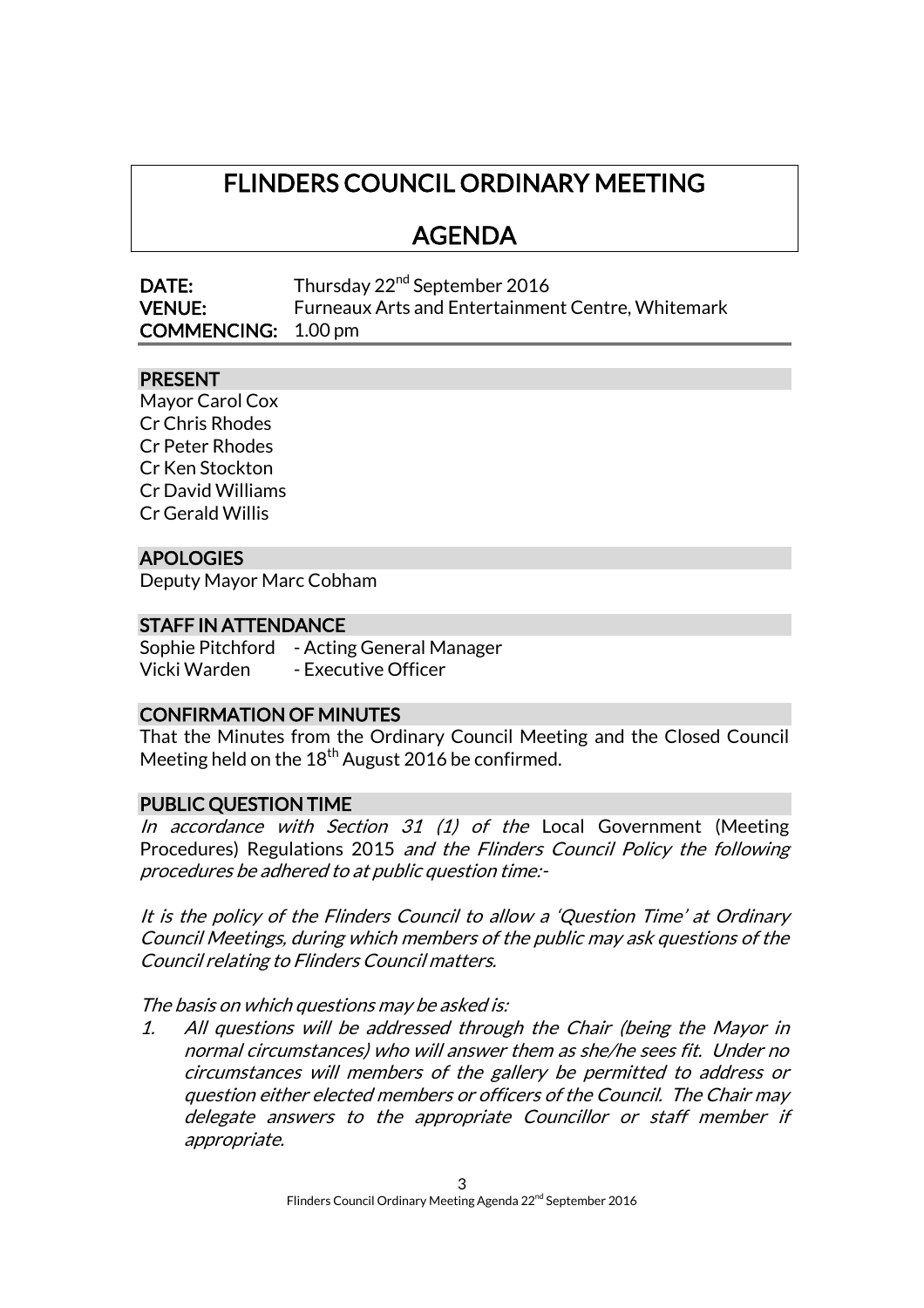- 2. Persons addressing the Chair must pay the respect due to that office. Failure to do so may mean their address is terminated without notice.
- 3. Where the answer cannot be provided immediately, it will be provided in writing within 14 days and tabled at the following Ordinary Council Meeting.
- 4. All questioners are encouraged to register their intent to question with the General Manager before the meeting. Preference will be given to those who have so registered.
- 5. Question time shall not extend longer than 30 minutes and may be divided into two 15 minute sessions.
- 6. The actual timing of the session(s) is to be immediately after the opening of the meeting and advertised with the notice of meeting.

#### RESPONSE TO PUBLIC QUESTIONS 18<sup>th</sup> August 2016 Council Meeting

#### Question 1: Mary-Anne Roberts

It is now more than a month since the General Manager's dismissal. Community outrage has not abated. The case has been lodged with the Fair Work Commission. Will Council, at any time, inform the Community as to the reasons for the General Manager's dismissal?

#### Mayor's Response:

I thank you for your question and understand the concern in the community for the action taken by Council to dismiss Raoul as the General Manager. As previously stated at the July Ordinary Meeting during Public Question Time, I am not able to comment on the reasons without breaking the confidentiality of the Closed Council meeting.

Should there be a time in the future that I can make a statement from the Council explaining the reasons, I will, however that is not possible at the moment.

#### Question 2: Bill LaGrue

For the second time in 3 months I have come close to T boning a car in James St at the intersection of Davies St. Cars travel down Davies St., put blinker on and other traffic presume they are about to make a right turn, suddenly they do a Uturn back up Davies St. Can council put a barrier of some sort to stop this? The turning cars also move gravel on to the road making a hump. The hole is becoming so big when it rains the seagulls think it's a lake.

#### Mayor's Response:

Thank you for bringing the issue to Council's attention. As I understand the Works and Services Department has gravelled the area to reduce the water pooling.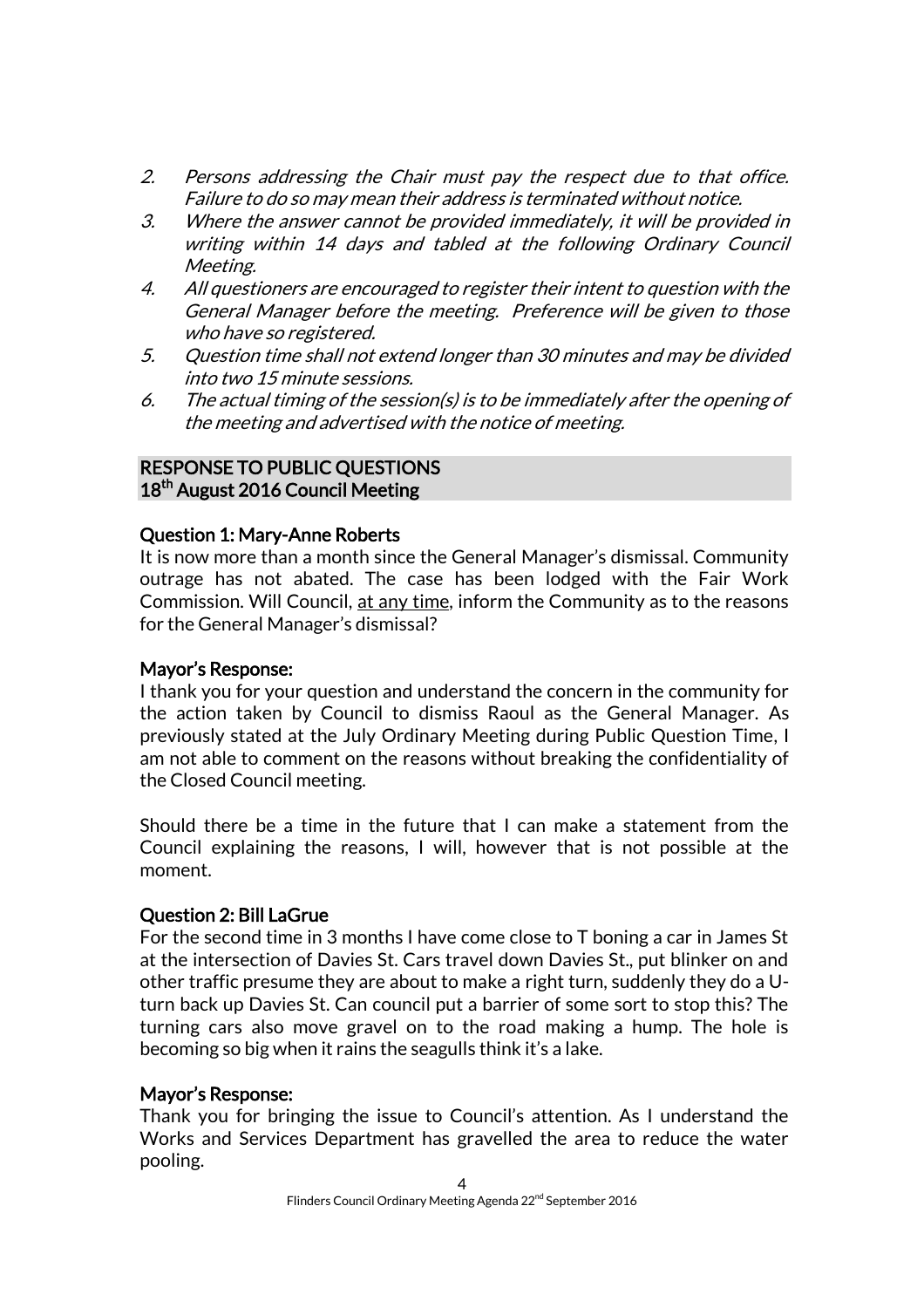Council has sought and received advice from the police that it is not illegal to undertake a U-turn at that position, being the T intersection at the connection of Davies Street and James Street, and that drivers need to be vigilant and use indicators correctly to message their intentions.

In my next Island News column I will remind drivers to take care in the area and clearly indicate their intentions.

#### LATE AGENDA ITEMS

Nil

#### DECLARATION OF PECUNIARY INTEREST

In accordance with Part 2 Regulation  $8$  (7) of the Local Government (Meeting Procedures) Regulations 2015, the Chairman of a meeting is to request Councillors to indicate whether they have, or are likely to have, a pecuniary interest in any item on the agenda.

Accordingly, Councillors are requested to advise of a pecuniary interest they may have in respect to any matter appearing on the agenda, or any supplementary item to the agenda, which the Council has resolved to deal with, in accordance with Part 2 Regulation 8 (6) of the Local Government (Meeting Procedures) Regulations 2015.

## LEAVE OF ABSENCE

Nil

#### **PETITIONS**

Nil

#### POLICIES

The Dog Management Policy and Code of Responsible Dog Ownership are available for public consultation until 22<sup>nd</sup> September 2016.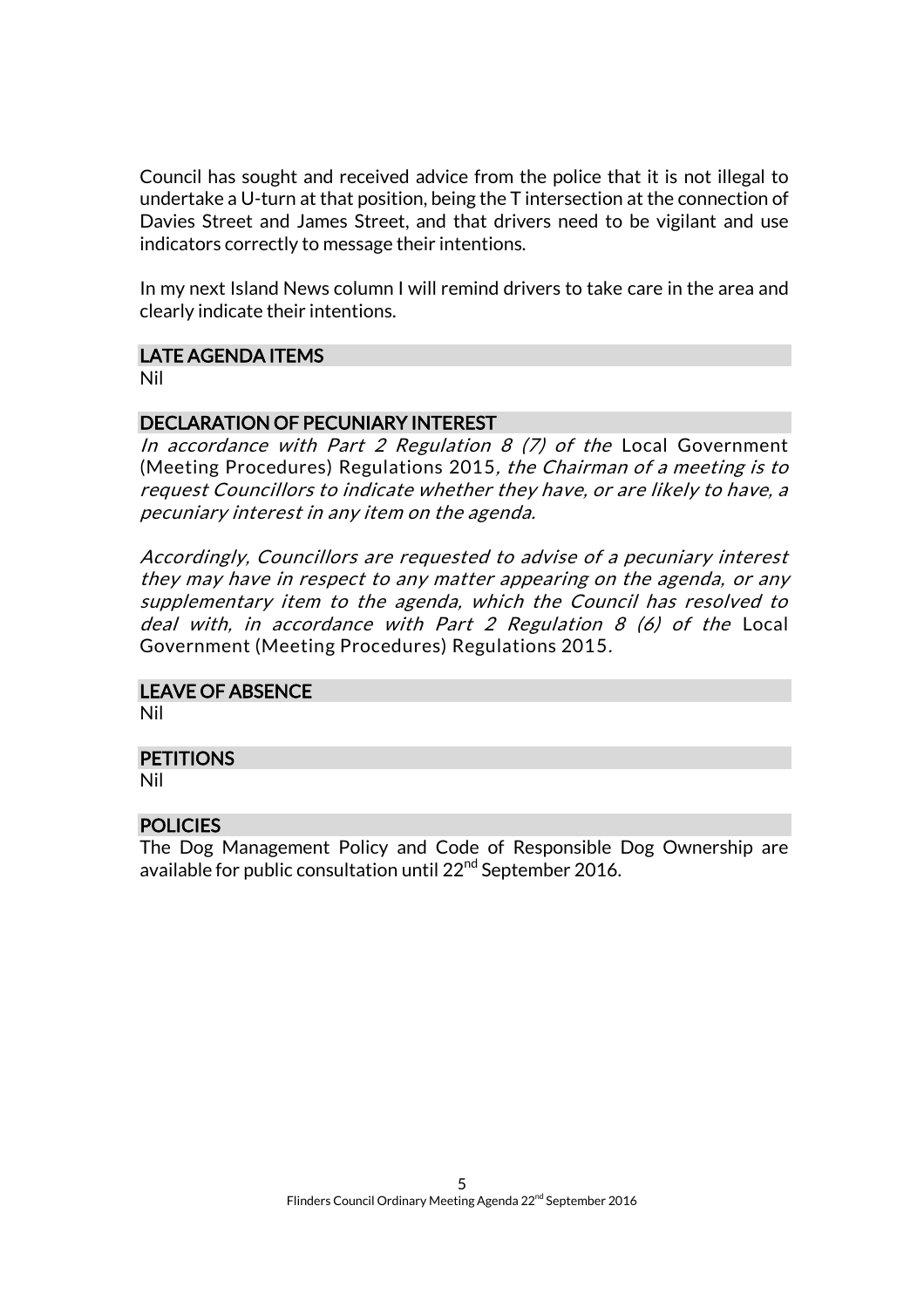## WORKSHOPS & INFORMATION FORUMS File No: COU/0205

## Meeting held on 18<sup>th</sup> August 2016

Council had a meeting with Jason Vuddamalay from Searchlight Group recruitment agency to discuss the process of recruitment of a new General Manager.

#### Councillors Present:

Mayor Carol Cox, Deputy Mayor Marc Cobham, Cr Chris Rhodes, Cr Ken Stockton, Cr Gerald Willis and Cr David Williams.

#### Apologies:

Cr Peter Rhodes

#### Staff and Consultants Present:

Sophie Pitchford (Acting General Manager), Jason Vuddamalay (Searchlight Group) and Vicki Warden (Executive Officer).

### Council Workshop held on 8<sup>th</sup> September 2016

Council held a Workshop on the following subjects:

- Item 1: Land Use Planning Matters
- Item 2: Review of Policies
- Item 3: Review of Citizen of the Year Award nominations
- Item 4: Northern Tasmania Development (NTD) Maree Tetlow
- Item 5: Community Grants Review
- Item 6: Elan Wifi Scoping Report
- Item 7: Update on TasWater meeting
- Item 8: Update on Community Health
- Item 9: Update on Lady Barron Hall

#### Councillors Present:

Mayor Carol Cox, Cr Chris Rhodes, Cr Ken Stockton, Cr Gerald Willis and Cr David Williams.

#### Apologies:

Deputy Mayor Marc Cobham and Cr Peter Rhodes.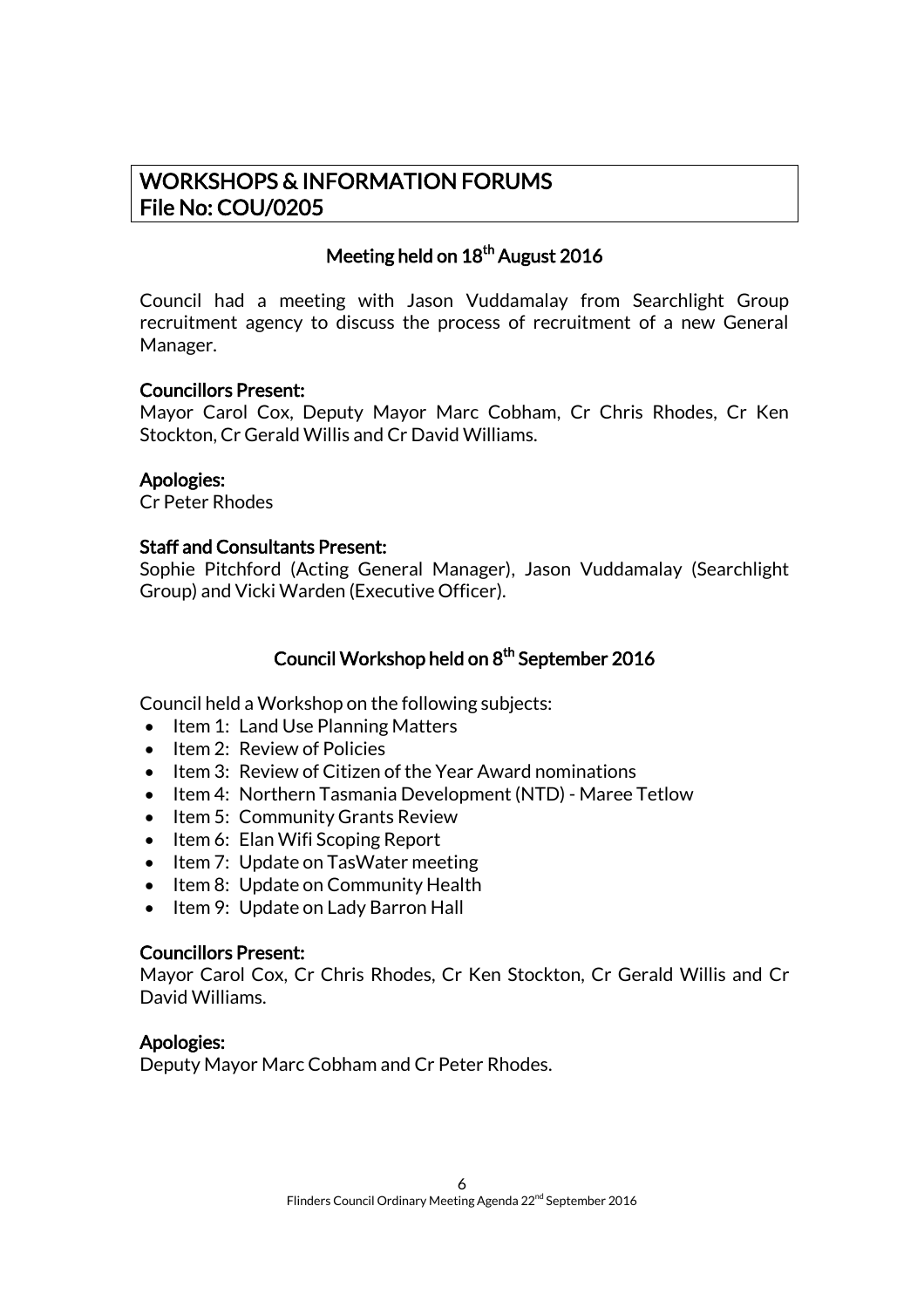#### Staff and Consultants Present:

Sophie Pitchford (Acting General Manager), Robyn Cox (Strategic Planner) (Item 1 only), Vicki Warden (Executive Officer) (Items 2 and 5) and Maree Tetlow (NTD – via phone) (Item 4 only).

As workshops and information sessions are for information and discussion purposes only, no decisions are made or foreshadowed at these proceedings.

#### VOTING REQUIREMENTS:

Simple Majority

#### RECOMMENDATION:

That the meeting held on  $18^{\mathsf{th}}$  August and the Council Workshop held on  $8^{\mathsf{th}}$ September 2016 be noted.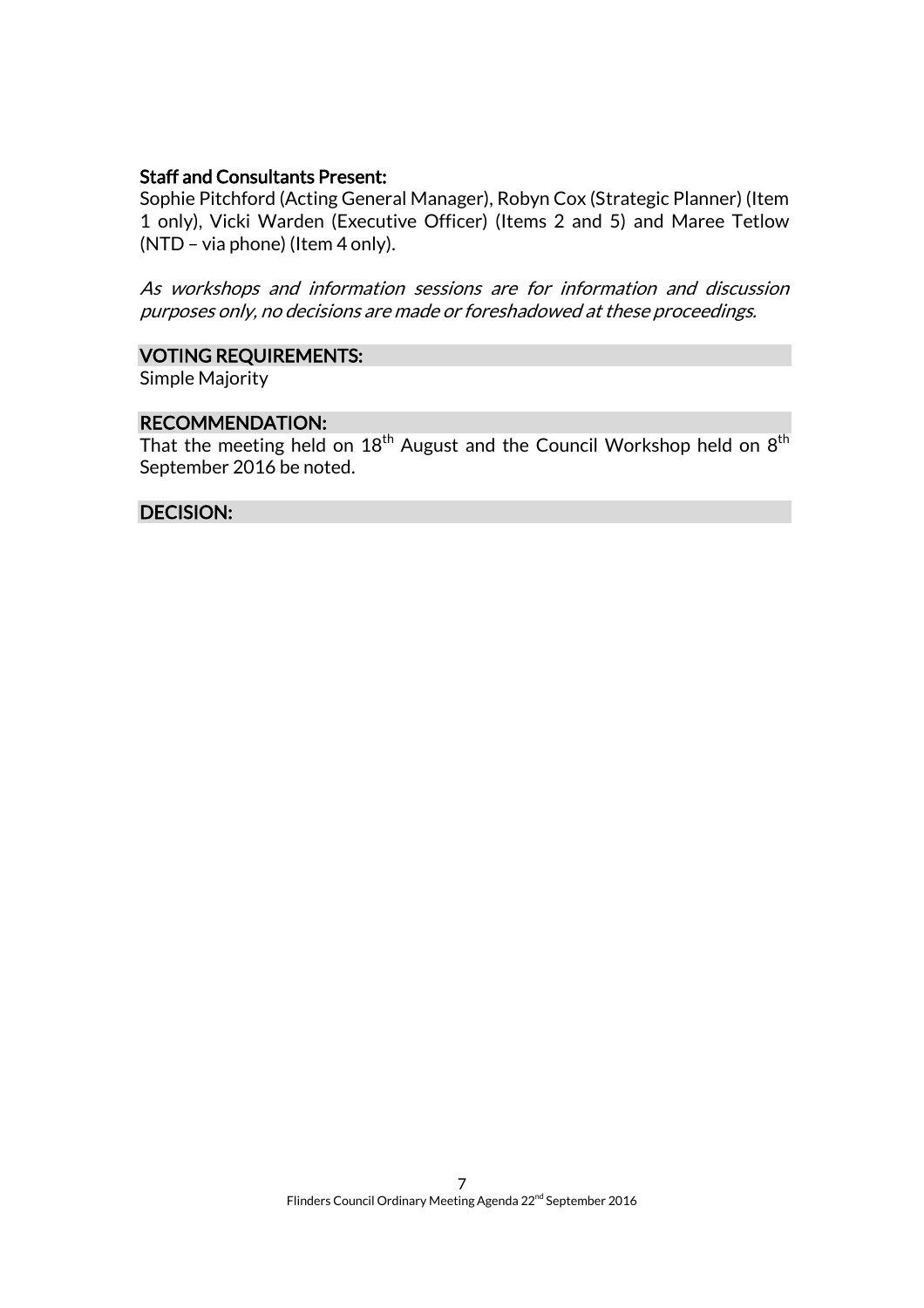#### PUBLIC MEETINGS

Nil

#### COUNCILLOR'S QUESTIONS ON NOTICE

#### Question 1: Cr Gerald Willis

On behalf of Margaret Purdon I ask the Acting General Manager if the Council would trim and remove roadside vegetation in Holloway Street, Lady Barron, so that the bush does not intrude further onto the carriageway.

#### Acting General Manager's Response:

Aaron Bourke Contracting has been programmed to trim the southern side of Holloway St near Margaret Purdon's driveway.

#### Question 2: Cr Gerald Willis

On behalf of numerous users of Coast Road who have expressed concern about the recent failures of the surface of that road after it has been graded a number of times, I ask the Acting General Manager if there has been consideration to "pot hole" the road before grading and, hence, reduce the likelihood of degradation of the road surface.

#### Acting General Manager's Response:

Council staff always consider potholing roads before grading, if time and weather permits. However potholing alone is not the key to providing a longlasting gravel surface. Pieces of debris (i.e. pieces of grass, sticks, animal carcass bits, rocks, etc.) that drag or get caught beneath the blade while grading, allow voids to form in the road. Water then lays in the voids causing them to become very soft. Traffic pushes out the soft material and the pot hole forms very quickly again.

Coast Road has not been the only road to suffer potholing as we have had over 400mm of rain this winter and very short periods between rains when it is actually not too wet to repair. Motorists should realise that there are in excess of 250 kilometres of gravel roads that receive similar weather and also need attention during significant rain events. The Coast Road has been earmarked for a road stabilisation trial this financial year where we hope to significantly reduce grading and potholing times in the future.

### COUNCILLOR'S QUESTIONS WITHOUT NOTICE

Regulation 29 of the Local Government (Meeting Procedures) Regulations 2015 specifies that in putting a Question Without Notice a Councillor must not offer an argument or opinion, draw any inference or make any imputations except so far as may be necessary to explain the question. The Chairperson must not permit any debate of a Question without Notice or its answer.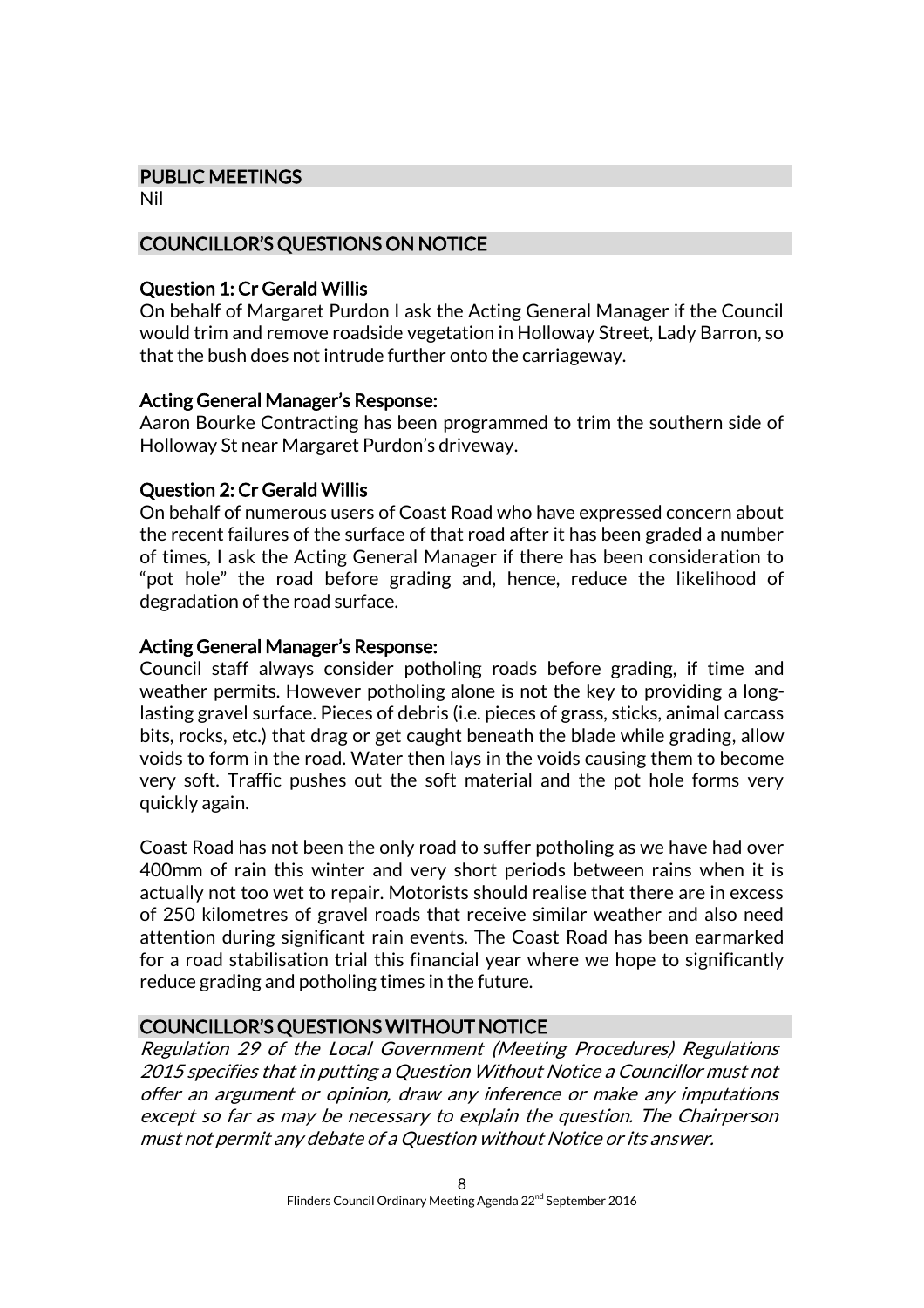#### RESPONSE TO COUNCILLOR'S QUESTIONS WITHOUT NOTICE 18<sup>th</sup> August 2016 Council Meeting

With regard to Questions without Notice received from Deputy Mayor Marc Cobham at the August Council Meeting, Cr Ken Stockton is not responding due to concern that his answers may breach Closed Council protocol.

Section 29(4) of the Local Government (Meeting Procedures) Regulations 2015 allows that a "…..councillor or general manager who is asked a question without notice at a meeting may decline to answer the question".

#### PUBLICATIONS/REPORTS TABLED FOR COUNCIL INFORMATION Nil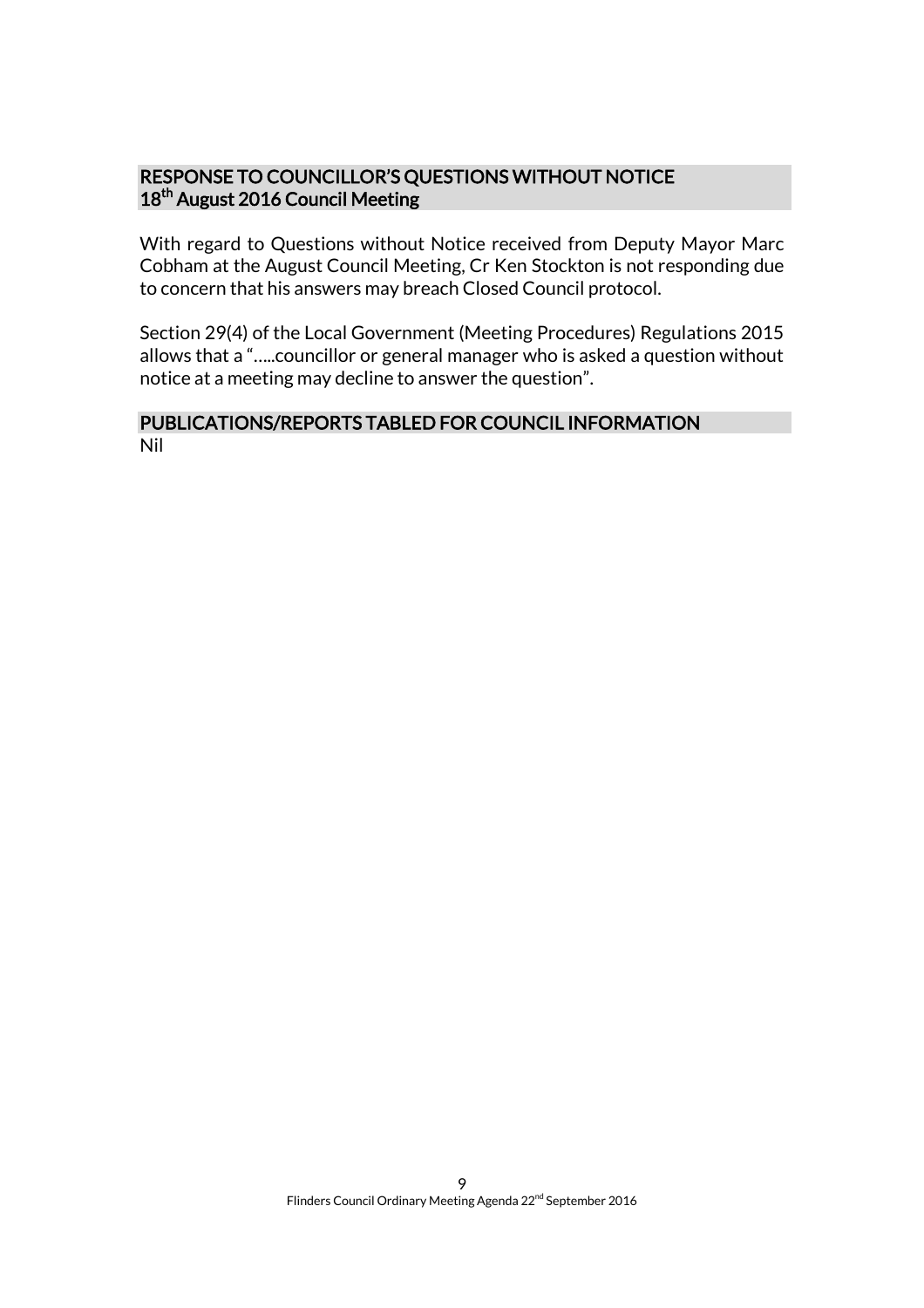## REPORTS TO BE RECEIVED

No reports were received during the reporting period.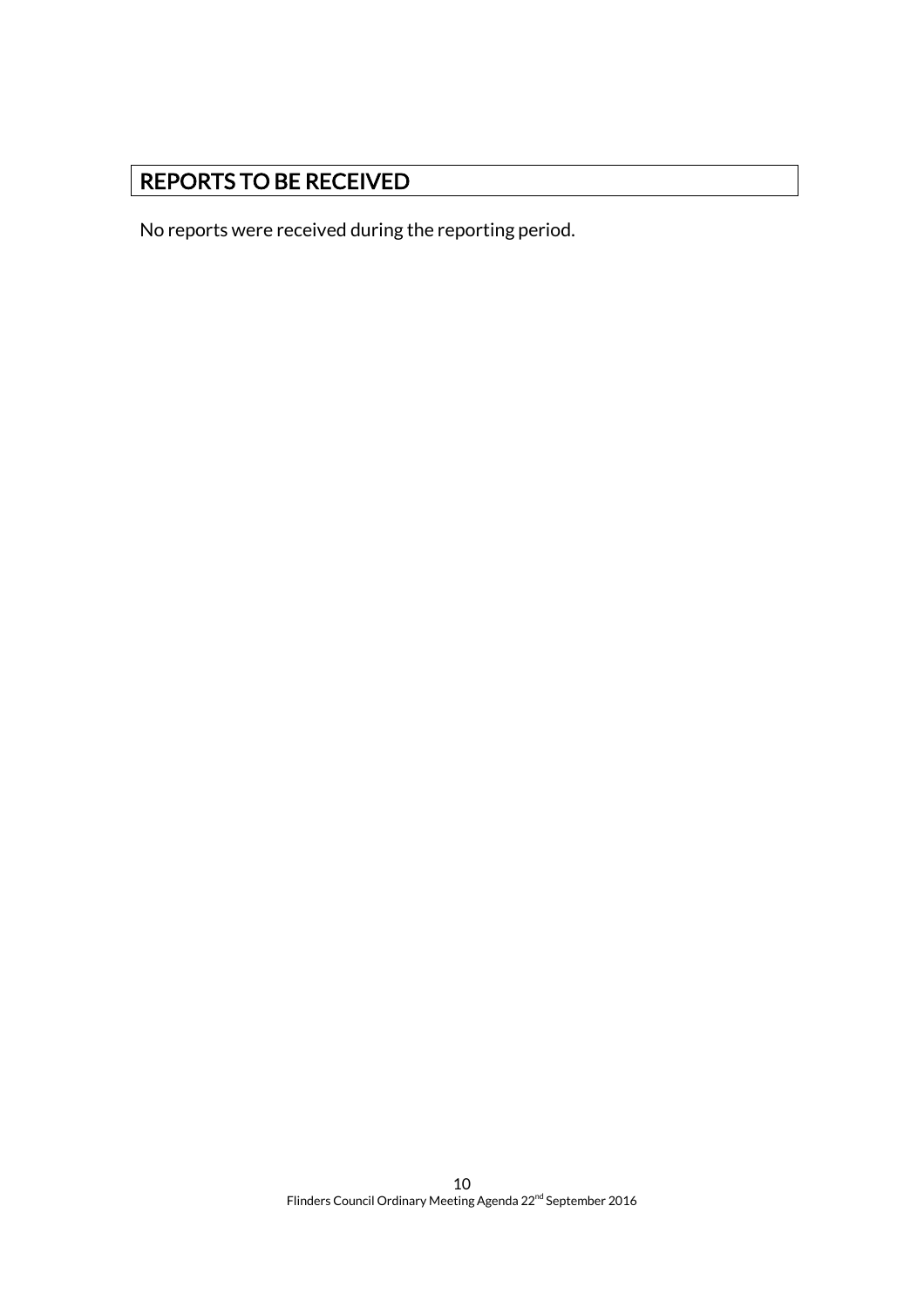## COUNCILLORS' REPORTS

## Report from Councillor Gerald Willis as the Flinders Council Representative on TasWater<br>File No:

COU/0312

#### CORRESPONDENCE IN:

| <b>DATE</b> | <b>WHO</b>                                                                            | <b>SUBJECT</b>                                                                                                                                                                                                                                                                                                                                                                              |
|-------------|---------------------------------------------------------------------------------------|---------------------------------------------------------------------------------------------------------------------------------------------------------------------------------------------------------------------------------------------------------------------------------------------------------------------------------------------------------------------------------------------|
| 11.07.16    |                                                                                       | Invitation to attend a Tasmanian Water<br>Industry Briefing in Hobart on 12 July. As I<br>only received the invitation the day before<br>the event I was unable to attend.                                                                                                                                                                                                                  |
| 29.07.16    | General<br>Sypkes,<br>Manager Legal and<br>Governance                                 | Email from Ailsa Quarterly Report<br>to Owners'<br>Representatives - Progress Update to 30<br>June 2016.                                                                                                                                                                                                                                                                                    |
| 14.08.16    | Ailsa<br>General<br>Legal<br>and<br>Governance                                        | Sypkes,   Quarterly Briefings to Owners - Progress<br>Manager   Update to 30 June 2016.                                                                                                                                                                                                                                                                                                     |
| 23.08.16    | Email<br>from<br><b>Chief</b><br>Brewster,<br>Officer<br>Executive<br><b>TasWater</b> | Lynn Letter from TasWater Chairman, Miles<br>Luckock, Executive   Hampton - TasWater will honour an earlier<br>Assistant to Mike commitment to pay dividends of \$30<br>million per annum to shareholder councils<br>until 30 June 2018, but for a period of<br>seven years commencing 1 July 2018 the<br>dividends paid will be \$20 million per<br>annum. Refer TasWater Dividends below. |
| 24.08.16    | Email<br>Sypkes,<br>Governance                                                        | from Ailsa Annual General Meeting will be held<br>General Thursday 11 May 2017 at the Windsor<br>Manager Legal and Community Centre, Riverside.                                                                                                                                                                                                                                             |
| 24.08.16    | Email from<br>General<br>Sypkes,<br>Manager Legal and<br>Governance                   | Ailsa General Manager Legal and Governance,<br>with an announcement that a General<br>Meeting will be held Thursday 9 November<br>2017 at the Windsor Community Centre,<br>Riverside.                                                                                                                                                                                                       |
| 02.09.16    | Ailsa<br>Sypkes,<br>General<br>Manager<br>Legal<br>and<br>Governance                  | General Meeting will be held Thursday 6<br>October 2016 at the Windsor Community<br>Centre, Riverside and advising that papers<br>will<br>be<br>circulated<br>later than<br>no<br>15<br>September 2016.                                                                                                                                                                                     |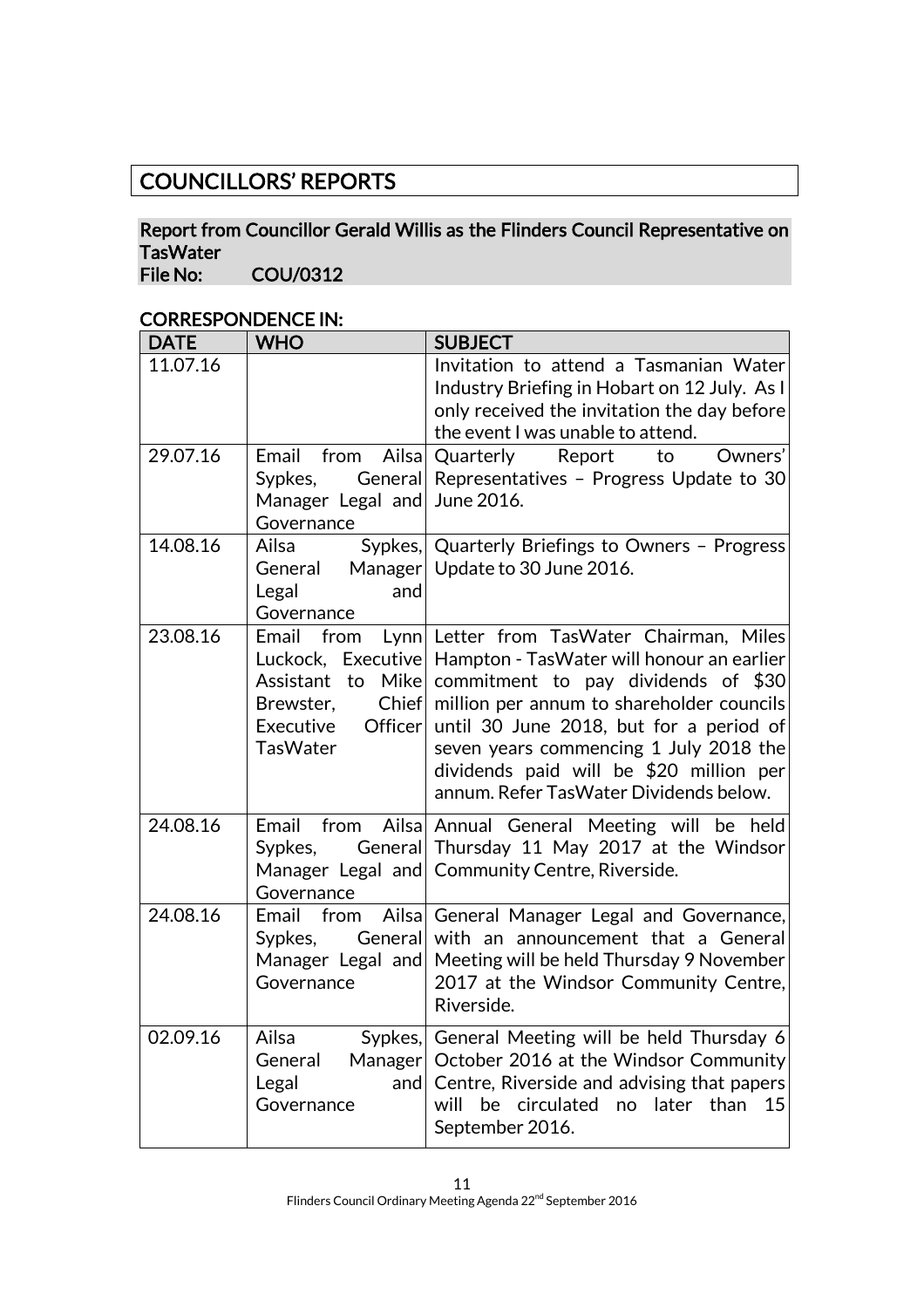#### Meetings Attended:

#### General Meeting - Thursday 9 June 2016 at Windsor Community Precinct, Riverside

I attended a General Meeting of the Owners' Representatives of TasWater at Riverside on Thursday 9 June 2016.

The following resolution was passed by the Owners' Representatives.

"That members agree to a moratorium on increases in distributions for a further 7 years in the event that TasWater secures commitments from the State and Federal Governments to make grants totalling no less than \$400M over a ten year period."

The only other business was to receive apologies, receive declarations of interest (there were none) and to approve the previous minutes.

Workshop for Mayors, General Managers and TasWater Owner Representatives - Tuesday 6 September at the Memorial Hall, Longford I attended a workshop for Mayors, General Managers and owner representatives at Longford on Tuesday 6 September.

The workshop was arranged as a response to media release by TasWater on 23 August 2016 that it would be reducing annual dividends for seven years from \$30 million to \$20 million beginning in the year commencing 1 July 2018. This release and dividend change had been made without reference to the shareholders.

The workshop discussed many issues. The major one was the lack of advice from TasWater to the councils (who are shareholders) of the freeze. But, at the same time, for example, the workshop recognised the progress being made by TasWater in reducing the number of sites in Tasmania where "boil water alerts" have been issued. The meeting resolved that the detail of items discussed should remain confidential until there has been a formal meeting with the TasWater board.

TasWater has scheduled a meeting of owner representatives on 6 October. At that time the board of TasWater will be presented with a series of questions which relate to distributions, including distribution policy and cash flows, and projected capital expenditure.

In anticipation of that meeting, the workshop produced a communique which sets out the position of the dispute and questions which will be presented to the TasWater board at its 6 October meeting. For the moment the communique itself is confidential to all councils. However, the focus of the meeting will be understanding the decision-making process by the TasWater board, including the rationale for not first consulting with owner councils, as well as the detailed financial impacts and forward program of works.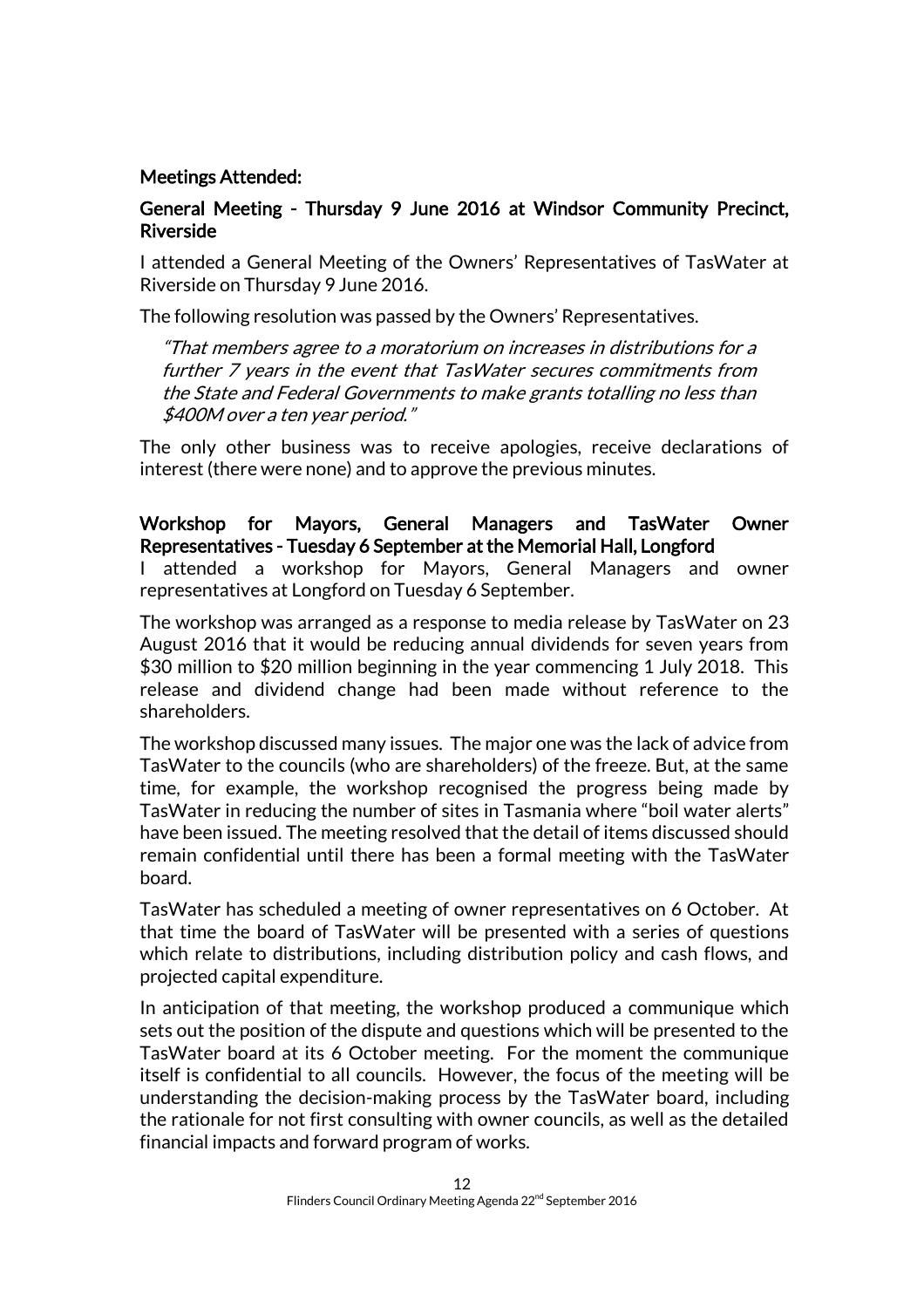### TasWater Dividends

The following table sets out the dividends projected to be paid by TasWater.

|                         | To 30 June 2018 | From 1 July 2018 | Change          |
|-------------------------|-----------------|------------------|-----------------|
| State-wide dividend     | 30,000,000      | 20,000,000       | (10,000,000)    |
|                         |                 |                  |                 |
| <b>Flinders Council</b> |                 |                  |                 |
| Tax equivalent          | 9,968           | 6,645            | (3,323)         |
| Loan guarantee fee      | 4,410           | 2,940            | (1,470)         |
| Cash                    | 39,621          | 26,414           | (13,207)        |
| Total                   | 53,999          | 35,999           | <u>(18,000)</u> |

NOTE: The above table has been prepared on the assumption that the split in categories as they currently exist with state-wide dividends of \$30 million will remain in the same proportions when the dividend is reduced to \$20 million.

#### RECOMMENDATION:

That the report from Councillor Gerald Willis as the Flinders Council Representative on TasWater be received.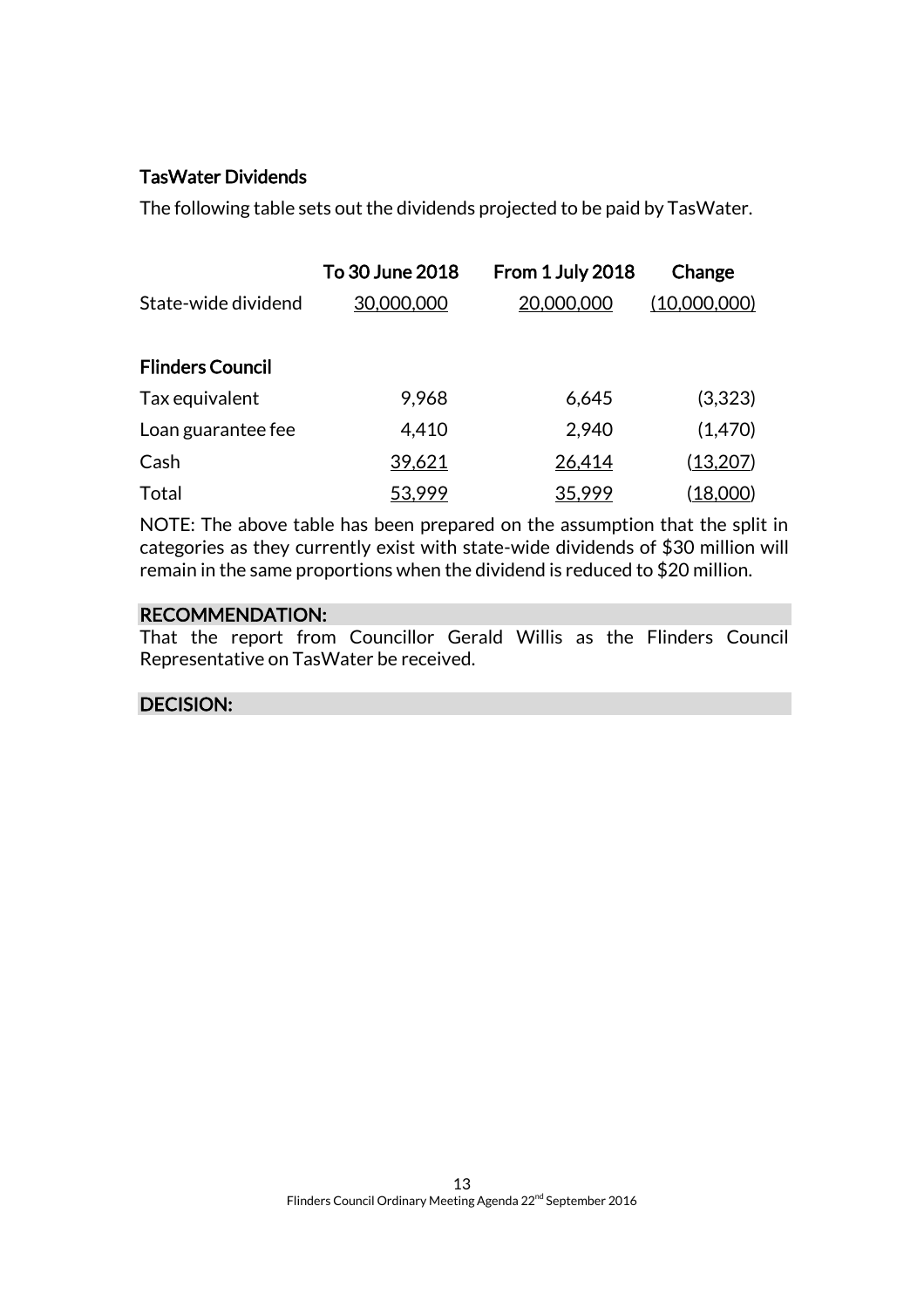## MAYOR'S REPORT:

| <b>ACTION</b>            | Information |
|--------------------------|-------------|
| <b>PROPONENT</b>         | Mayor C Cox |
| <b>FILE REFERENCE</b>    | COU/0600    |
| <b>ASSOCIATED PAPERS</b> | Nil         |

#### REPORT:

#### APPOINTMENTS:

| With Councillors met with Jason Vuddamalay of the Searchlight |
|---------------------------------------------------------------|
| Group re General Manager recruitment process                  |
| <b>Council Meeting</b>                                        |
| With Acting General Manager dined with Jason Vuddamalay on    |
| island.                                                       |
| With Acting General Manager met with the Honourable Sarah     |
| <b>Courtney MP</b>                                            |
| Flinders 5                                                    |
| Telephone conference with John Kirwan, CEO of the Royal       |
| Flying Doctor Service regarding future health funding with    |
| Acting General Manager, Community Development Officer and     |
| Cr Willis                                                     |
| <b>Council Workshop</b>                                       |
| Diggers' Day at the Sports and RSL Club                       |
| Telephone conference to Clyde & Co with Acting General        |
| Manager and Cr Williams                                       |
| <b>Funeral for Mr David Campbell</b>                          |
|                                                               |

#### General Manager Recruitment:

Following Council's meeting with Jason Vuddamalay of the Searchlight Group, and subsequent approval of the position description and selection process at the August Ordinary Meeting of Council, the position was advertised in The Australian, The Mercury, and The Examiner on  $27<sup>th</sup>$  August. It was also advertised twice in the Australian Local Government Job Directory, listed on LGassist, placed on the Council website and Facebook page, and in the Island News.

Council has been kept updated on the interest shown and the number of applications received, which is a very healthy number - 38 at the time of writing.

Council will begin the selection process in early October, once there has been sufficient time for all interested persons to lodge applications.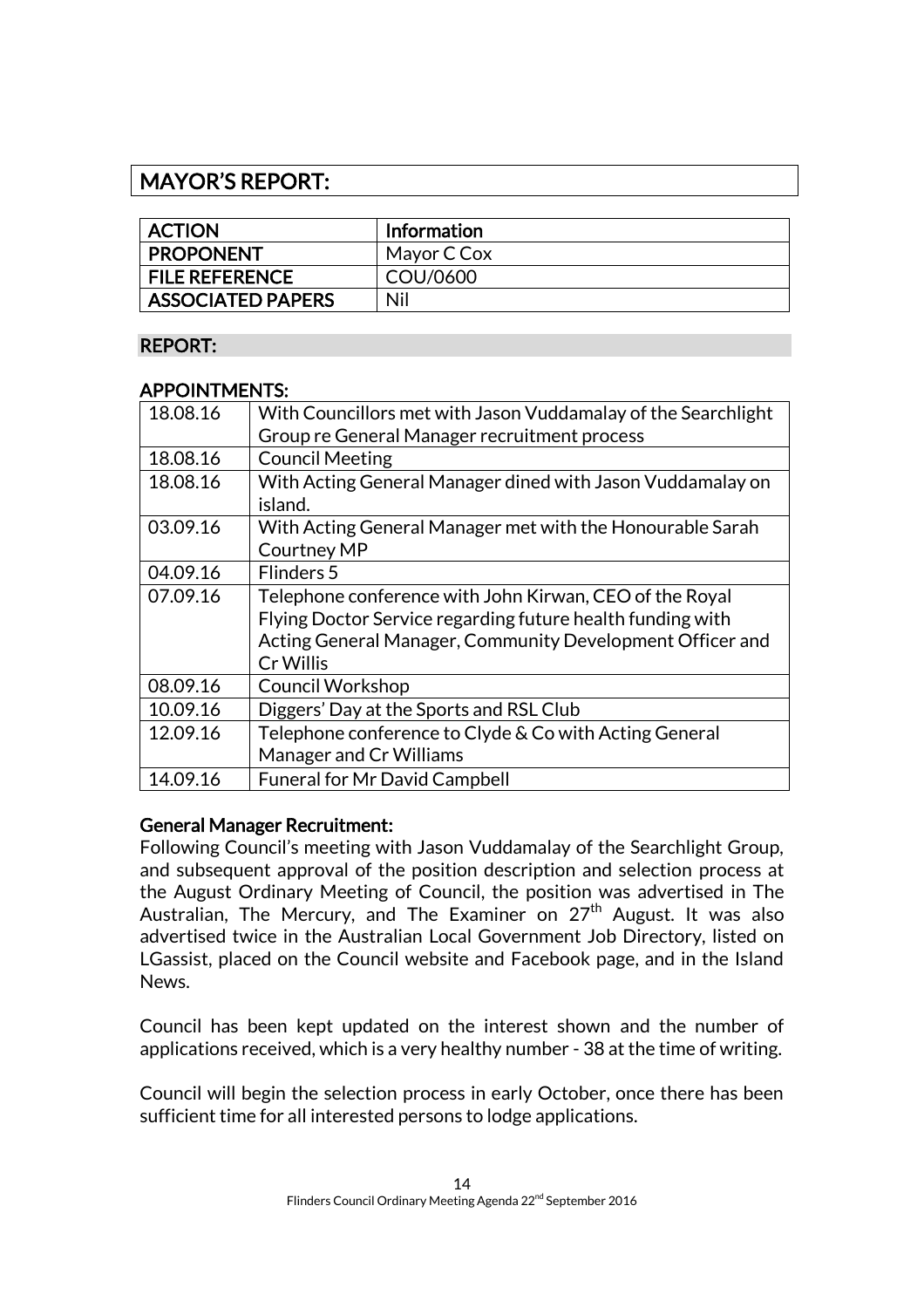#### Health Funding:

Council has grant funding to the  $1<sup>st</sup>$  January 2017 for what in general is described as Community Nursing and Youth Activities that support primary health care and health promotion. The Federal Government has changed the delivery of this health funding, including reducing the amount on offer and a new tender process has been put in place by Rural Primary Health at Primary Health Tasmania, which now has the job of distributing the federal funding stream in Tasmania.

The funding is being distributed through a tendering process, for funds to run programs that will be measured by outcomes and not the actions undertaken. The program emphasis has changed, to encourage innovation and new ideas to provide activities that support people living with chronic health issues for improved outcomes. Health prevention no longer appears to be a priority.

The Furneaux Community Health Special Committee members were updated on the change when five members of Primary Health Tasmania came and presented to them on 27 $^{\rm th}$  July 2016. Community needs were discussed at this meeting. Council and John Loudon, the Director of Nursing at the Flinders Island Multi Purpose Centre (MPC), have continued to liaise regarding the tendering process and what it might mean locally going forward. A four-week window has been given to submit tenders after the release of the tender documents and guidelines on  $1^\mathrm{st}$  September. Given the changed emphasis and complexity of the tender documentation and reporting requirements, Council is considering joining other Local Government groups in proceeding through a joint tender process with the Royal Flying Doctor Service (RFDS) being the tenderer.

The Acting General Manager, Council's Community Development Officer and John Loudon are continuing to liaise with the RFDS and other parties and it looks likely a tender will be submitted under the umbrella of the RFDS.

#### Flinders Running Festival:

The relatively small amount of funding and support that Council gives to this weekend is returned tenfold to the Community in the commercial activity, health promotion, community socialising and sense of achievement that are a result of the weekend's activities.

I sincerely thank the organisers and their myriad of supporters for again making this weekend happen and grow with the introduction this year of the marathon course run on the Saturday in combination with the Pub to Pub event.

| <b>DATE</b> | <b>WHO</b> | <b>SUBJECT</b>                                   |
|-------------|------------|--------------------------------------------------|
| 10.08.16    | M Grimshaw | <b>Flinders Island Tourism and Business Inc.</b> |
|             |            | 15                                               |

#### CORRESPONDENCE IN: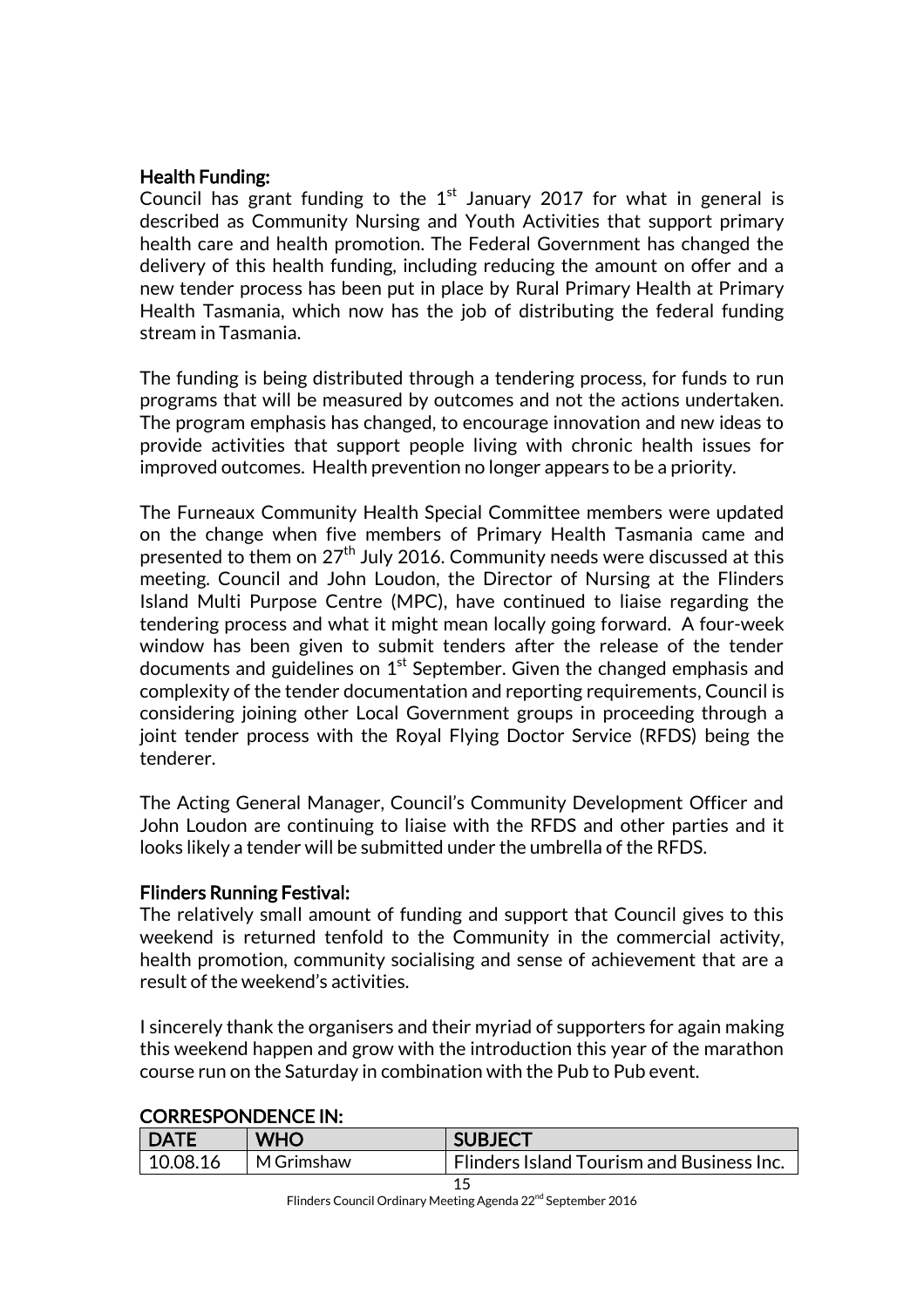|                                              |                                                            | (FITBI) 2016 Annual Report                                                                                                                                                                                                                                                     |
|----------------------------------------------|------------------------------------------------------------|--------------------------------------------------------------------------------------------------------------------------------------------------------------------------------------------------------------------------------------------------------------------------------|
| 11.08.16                                     | Leah Martin, King                                          | King Island advertisement for the                                                                                                                                                                                                                                              |
|                                              | <b>Island Council</b>                                      | General Manager's position                                                                                                                                                                                                                                                     |
| 11.08.16                                     | S Law                                                      | Copy of presentation made at Local                                                                                                                                                                                                                                             |
|                                              |                                                            | <b>Governance Conference</b>                                                                                                                                                                                                                                                   |
| 12.08.16                                     | Office of the                                              | Acceptance of invitation to attend Civic                                                                                                                                                                                                                                       |
|                                              | Governor                                                   | Reception                                                                                                                                                                                                                                                                      |
| 12.08.16                                     | <b>Biosecurity Tasmania</b>                                | Biosecurity Advisory 19/2016 -                                                                                                                                                                                                                                                 |
|                                              |                                                            | Blueberry rust detection                                                                                                                                                                                                                                                       |
| 12.08.16                                     | <b>Local Government</b>                                    | Susan Law Workshop week of 10th                                                                                                                                                                                                                                                |
|                                              | Association of                                             | October                                                                                                                                                                                                                                                                        |
|                                              | Tasmania (LGAT)                                            |                                                                                                                                                                                                                                                                                |
| 12.08.16                                     | Rural Alive & Well Inc.                                    | Rural Alive & Well 2016 Hobart Show                                                                                                                                                                                                                                            |
|                                              | Tas                                                        | Lunch                                                                                                                                                                                                                                                                          |
| 12.08.16                                     | <b>Rural Primary Health</b>                                | <b>Rural Primary Health Services</b>                                                                                                                                                                                                                                           |
|                                              |                                                            | Commissioning - Update                                                                                                                                                                                                                                                         |
| 12.08.16                                     | Australian Bureau of                                       | 2016 Census Update - Friday 12/08                                                                                                                                                                                                                                              |
|                                              | <b>Statistics</b>                                          |                                                                                                                                                                                                                                                                                |
| 12.08.16                                     | Leukaemia                                                  | Light the Night event                                                                                                                                                                                                                                                          |
|                                              | Foundation                                                 |                                                                                                                                                                                                                                                                                |
| 14.08.16                                     | M Grimshaw                                                 | Minutes of FITBI AGM                                                                                                                                                                                                                                                           |
| 15.08.16                                     | J Armstrong                                                | Tasmanians say NO to a Lower School                                                                                                                                                                                                                                            |
|                                              |                                                            | <b>Starting Age</b>                                                                                                                                                                                                                                                            |
| 17.08.16                                     | R Latham, Acting                                           | Changes to Whitemark Library opening                                                                                                                                                                                                                                           |
|                                              | Director LINC                                              | hours                                                                                                                                                                                                                                                                          |
|                                              | Tasmania                                                   |                                                                                                                                                                                                                                                                                |
| 19.08.16                                     | <b>S</b> Commons                                           | Invitation to the Launch of the 2016                                                                                                                                                                                                                                           |
|                                              |                                                            | Tasmanian Young Achiever Awards                                                                                                                                                                                                                                                |
| 19.08.16                                     | <b>K</b> Lawless                                           | Invitation to the 2016 Royal Hobart                                                                                                                                                                                                                                            |
|                                              |                                                            | Show Luncheon by president of Rural                                                                                                                                                                                                                                            |
| 19.08.16                                     |                                                            | Alive and Well<br>Problems with the amended version of                                                                                                                                                                                                                         |
|                                              | L Wooldrage                                                |                                                                                                                                                                                                                                                                                |
| 19.08.16                                     | Hon J Rockliff MP                                          | the lowering of the school entry age                                                                                                                                                                                                                                           |
|                                              |                                                            | Update on progress of new Education                                                                                                                                                                                                                                            |
|                                              |                                                            |                                                                                                                                                                                                                                                                                |
|                                              |                                                            |                                                                                                                                                                                                                                                                                |
|                                              |                                                            |                                                                                                                                                                                                                                                                                |
|                                              |                                                            |                                                                                                                                                                                                                                                                                |
|                                              |                                                            |                                                                                                                                                                                                                                                                                |
|                                              |                                                            |                                                                                                                                                                                                                                                                                |
|                                              |                                                            |                                                                                                                                                                                                                                                                                |
|                                              |                                                            |                                                                                                                                                                                                                                                                                |
|                                              |                                                            |                                                                                                                                                                                                                                                                                |
| 19.08.16<br>22.08.16<br>22.08.16<br>22.08.16 | Jean Palutikof<br>R Hart MP<br>J Vuddamalay<br>Michael Guo | Act<br>Invitation to CoastAdapt Workshop<br>Response to query re Telstra Tower at<br>Memana<br>Next steps re general manager<br>recruitment<br>Invitation to attend Australasia China<br>Cities Summits & Business Forum -<br>China as Guest Nation at Royal<br>Melbourne Show |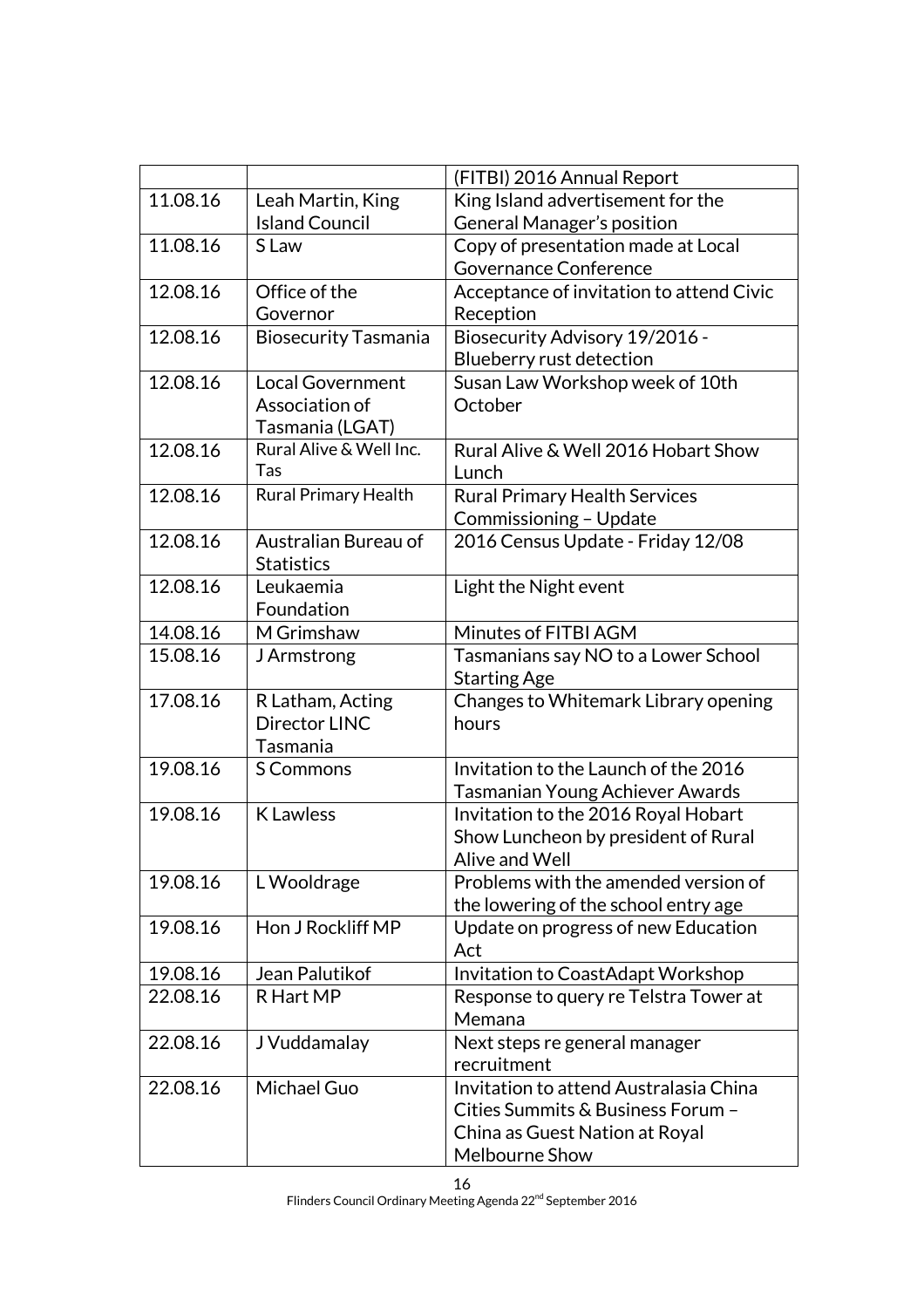| 22.08.16 | <b>Bank of IDEAS</b>        | Two learning opportunities                |
|----------|-----------------------------|-------------------------------------------|
| 23.08.16 | K Brazendale                | Unable to attend event for Central        |
|          |                             | <b>Highlands Council Mayor</b>            |
| 23.08.16 | TasWater Chairman,          | TasWater did not secure a funding         |
|          | Miles Hampton               | commitment from the State and Federal     |
|          |                             | Governments                               |
| 23.08.16 | R Smith                     | Purchase of Summer Camp building          |
| 23.08.16 | <b>Local Government</b>     | Media Release - Councils to Shoulder the  |
|          | Association of              | Full Burden of Water and Sewerage         |
|          | Tasmania (LGAT)             | Reform                                    |
| 24.08.16 | <b>LGAT</b>                 | LGAT to provide secretariat support to    |
|          |                             | <b>TasWater</b>                           |
| 25.08.16 | Australian Bureau of        | 2016 Census Update                        |
|          | <b>Statistics</b>           |                                           |
| 26.08.16 | Paul Hodgen,                | Launceston Airport 2016 Stakeholder       |
|          | Launceston Airport          | Survey                                    |
| 26.08.16 | Launceston Airport          | Invitation to launch of Stakeholder       |
|          |                             | report                                    |
| 29.08.16 | Hon J McGrath               | National Flag Day - 3 September 2016      |
| 29.08.16 | <b>LGAT</b>                 | Water and Sewerage Workshop               |
|          |                             | registration form                         |
| 29.08.16 | Hon Will Hodgman            | Invitation to State Reception on the      |
|          | <b>MP</b>                   | occasion of the 2016 Olympic Games        |
| 30.08.16 | J Vuddamalay                | Confirmation of information re General    |
|          |                             | Manager Recruitment                       |
| 30.08.16 | Cr G Willis                 | Submission to Furneaux Group Shipping     |
|          |                             | <b>Special Committee</b>                  |
| 31.08.16 | <b>LGAT</b>                 | <b>General Management Commission</b>      |
|          |                             | Election - Southern Region                |
| 01.09.16 | <b>Biosecurity Tasmania</b> | Biosecurity Advisory 21/2016 - Public     |
|          |                             | comment invited on proposal to import     |
|          |                             | pygmy marmoset into Tasmania              |
| 01.09.16 | <b>Rural Primary Health</b> | Tenders for rural primary health services |
|          |                             | commissioning open                        |
| 01.09.16 | Cr G Willis                 | Tenders for rural primary health services |
| 02.09.16 | J & T Youl                  | Copy of submission on Structure Plan      |
| 05.09.16 | Ten Days on the             | Ten Days on the Island September 2016     |
|          | Island                      | news                                      |
| 05.09.16 | Northern Tasmania           | <b>Outcomes from Local Government</b>     |
|          | Development (NTD)           | Committee Meeting of NTD - 2              |
|          |                             | September 2016                            |
| 06.09.16 | <b>Primary Health</b>       | Invitation to tender process workshop     |
|          | Tasmania                    |                                           |
| 07.09.16 | <b>LGAT</b>                 | Communiqué from Katrena Stephenson        |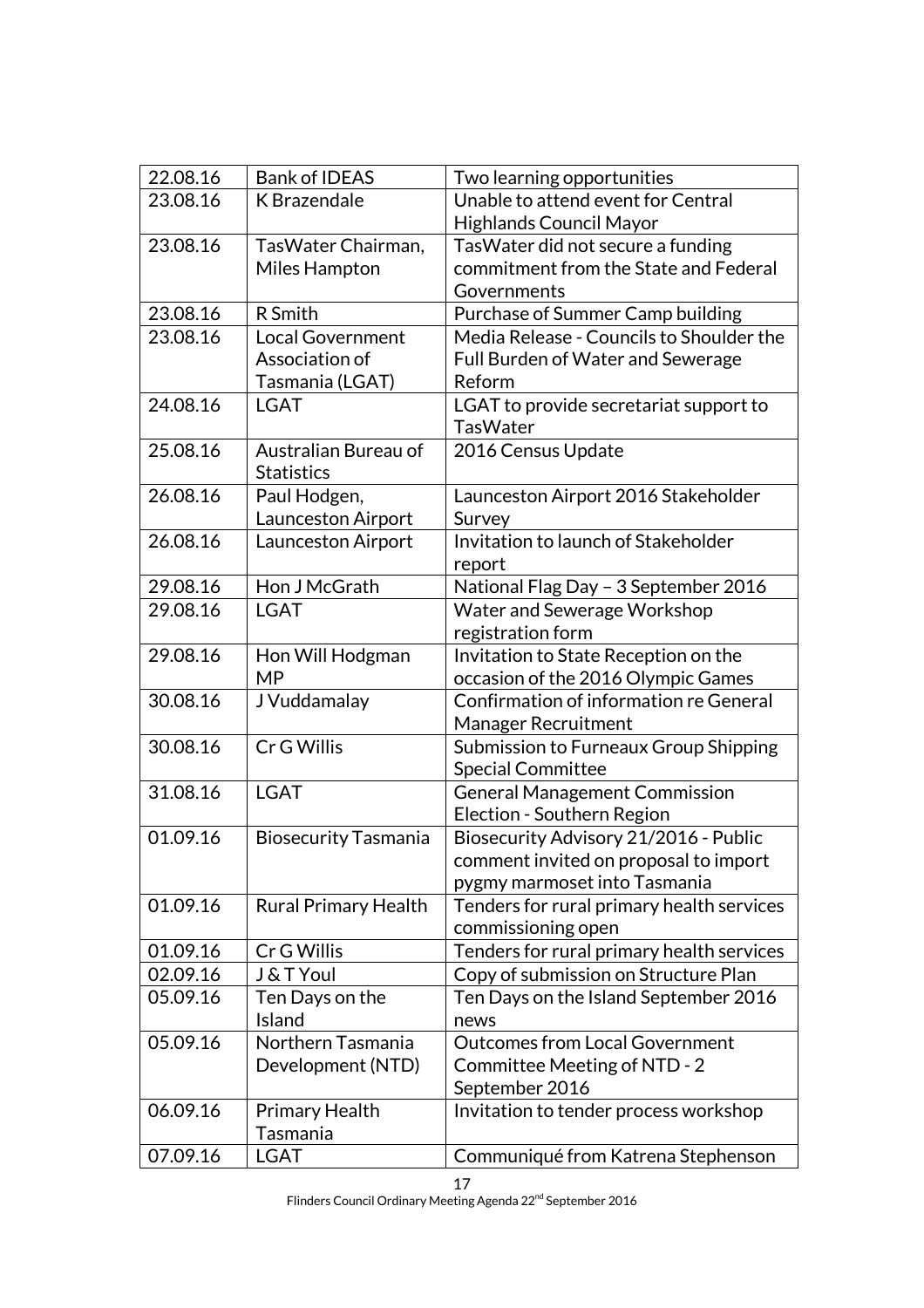|          |                             | in relation to water and sewerage              |
|----------|-----------------------------|------------------------------------------------|
| 07.09.16 | Maree Tetlow, NTD           | Finalised documents for review - post 2        |
|          |                             | <b>September Meeting</b>                       |
| 08.09.16 | J Vuddamalay                | Key selection criteria for general             |
|          |                             | manager recruitment                            |
| 08.09.16 | Maree Tetlow, NTD           | Answers to questions raised by                 |
|          |                             | Councillors                                    |
| 08.09.16 | <b>NTD</b>                  | <b>DRAFT Local Government Committee</b>        |
|          |                             | Minutes - 2 September 2016                     |
| 09.09.16 | <b>Biosecurity Tasmania</b> | 2016 Plant Biosecurity Forum -                 |
|          |                             | <b>Biosecurity Matters</b>                     |
| 09.09.16 | <b>NTD</b>                  | <b>Obligations regarding Enterprise Powers</b> |
| 09.09.16 | <b>Australian Local</b>     | Invite to attend the 2016 Roads and            |
|          | Government                  | <b>Transport Congress</b>                      |
|          | Association                 |                                                |
| 09.09.16 | J Vuddamalay                | Summary of applications to date                |
| 14.09.16 | <b>LGAT</b>                 | Workshop by Professor Susan Law                |

#### CORRESPONDENCE OUT:

| <b>DATE</b> | <b>WHO</b>                 | <b>SUBJECT</b>                           |
|-------------|----------------------------|------------------------------------------|
| 15.08.16    | <b>Flinders Island SES</b> | Thank you for support of the community   |
| 16.08.16    | M Grimshaw                 | Congratulations on election to President |
|             |                            | of Flinders Island Tourism and Business  |
|             |                            | Inc.                                     |
| 16.08.16    | M Grimshaw                 | Congratulations to new FITBI team        |
| 17.08.16    | <b>LINC Executive</b>      | Thank you for notification of changes to |
|             | <b>Support Team</b>        | LINC opening hours                       |
| 17.08.16    | R Latham, Acting           | Thank you for advise of changes to       |
|             | Director LINC              | Whitemark Library opening hours          |
|             | Tasmania                   |                                          |
| 23.08.16    | R Hart MP                  | <b>Telstra Tower Memana</b>              |
| 23.08.16    | R Smith                    | Purchase of Summer Camp building         |
| 31.08.16    | M-A Roberts                | Public question response: reasons for    |
|             |                            | <b>GM</b> dismissal                      |
| 06.09.16    | J & T Youl                 | Thank you for structure plan submission  |
| 06.09.16    | Maree Tetlow - NTD         | <b>Outcomes from Local Government</b>    |
|             |                            | Committee Meeting of NTD - 2             |
|             |                            | September 2016                           |
| 06.09.16    | Cr G Willis                | Thank you for submission to Furneaux     |
|             |                            | <b>Group Shipping Special Committee</b>  |
| 08.09.16    | <b>B</b> LaGrue            | Response to Public Question              |
| 13.09.16    | A Wheatley                 | <b>Small Grants opportunity</b>          |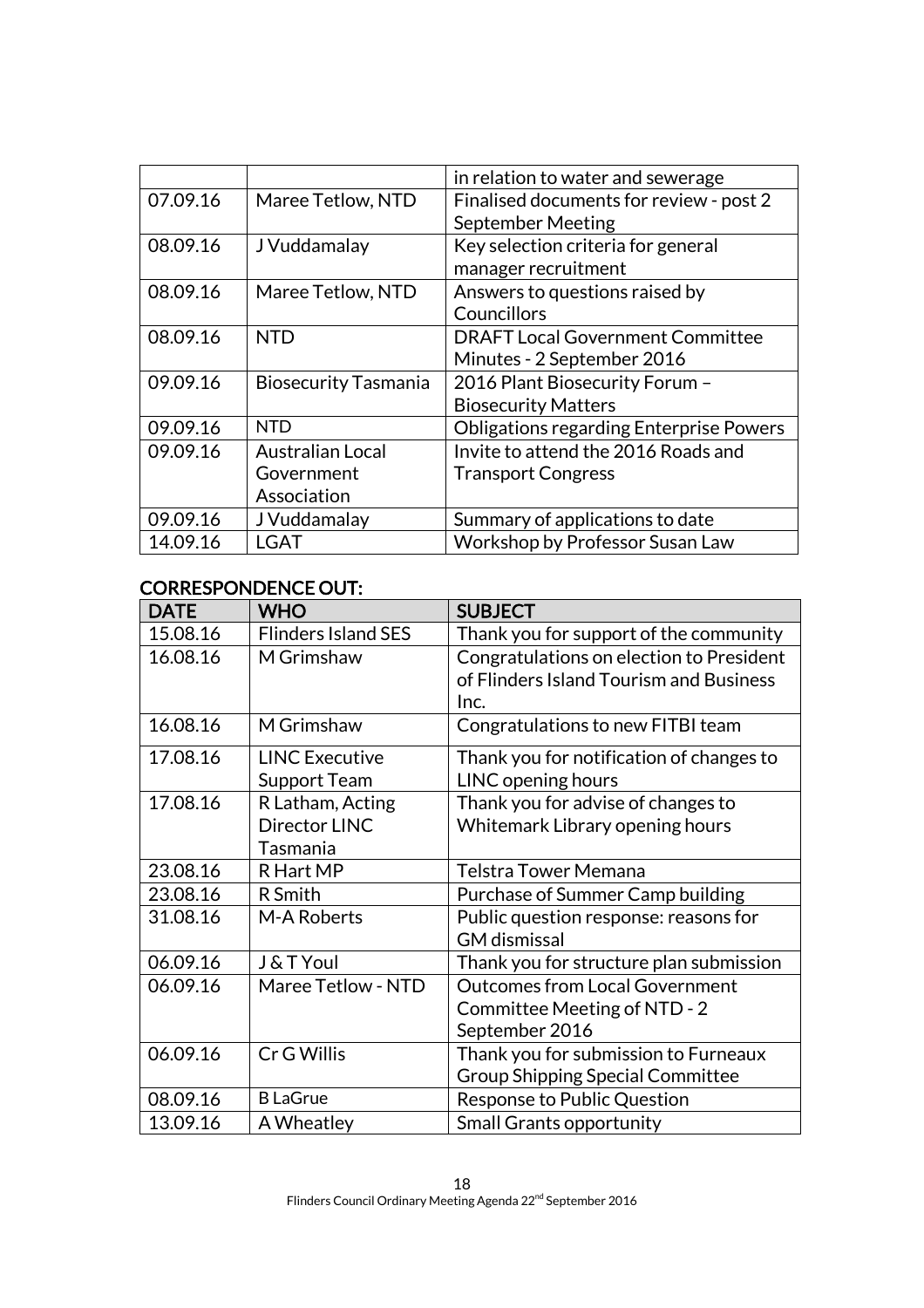## VOTING REQUIREMENTS:

Simple Majority

#### RECOMMENDATION:

That the Mayor's report be received.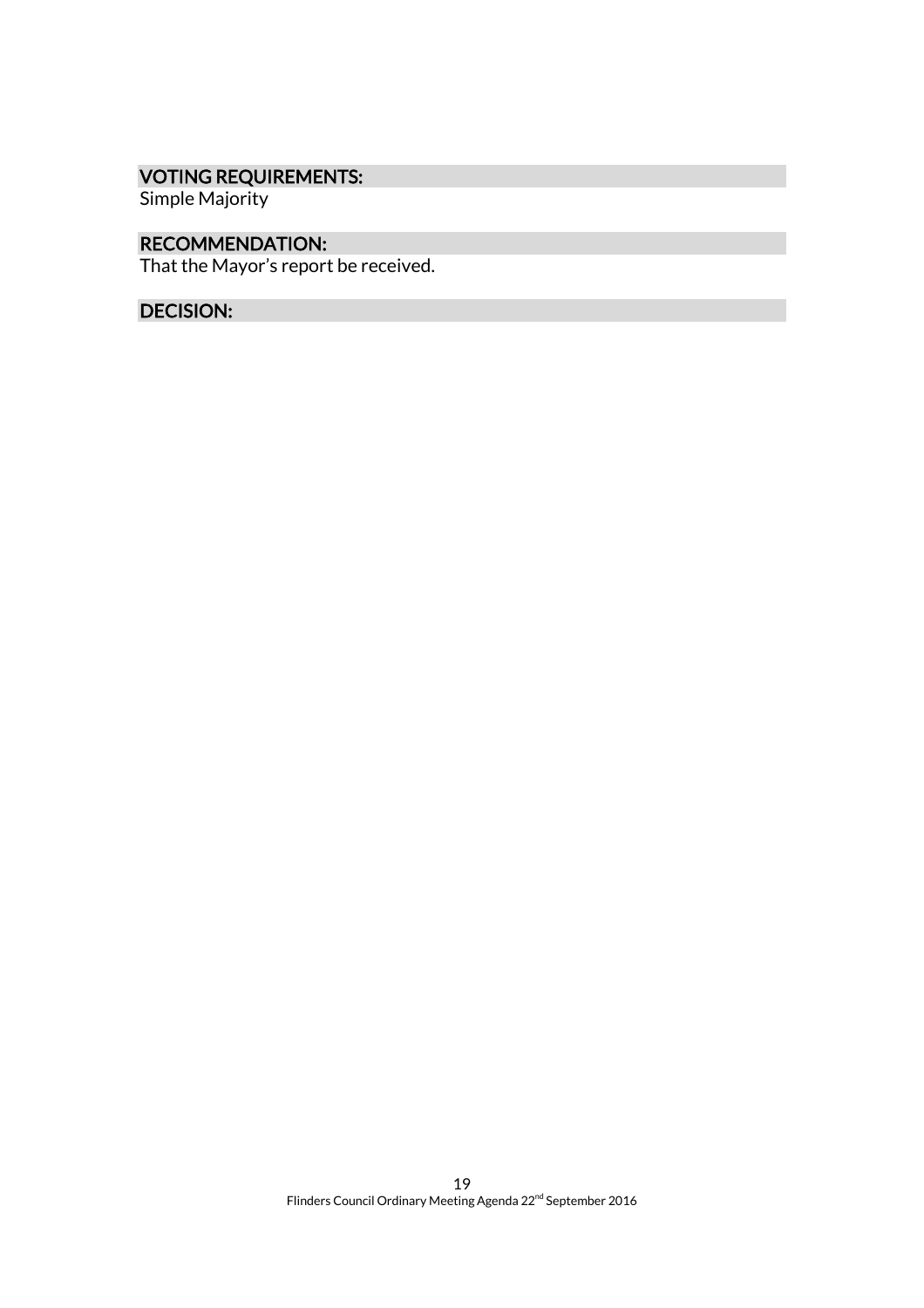## OPERATIONAL BUSINESS OF COUNCIL

#### A. DEVELOPMENT SERVICES AND PLANNING APPLICATIONS

| Item A1:           | <b>Development Application Report</b>      |
|--------------------|--------------------------------------------|
| File No:           | <b>DSV/0300</b>                            |
| <i>Annexure 1:</i> | Planner's Information Report - August 2016 |

#### B. NOTICE OF MOTIONS

Note: Two Notices of Motions were received from Cr Peter Rhodes for this meeting however due to staff attending to the final audit of Council's financials and arranging a funeral there was insufficient time to receive qualified advice on the items prior to the agenda being completed.

The Notices of Motions have been added to the October Councillor Workshop Agenda for discussion and to the October Council Meeting Agenda for consideration at that time.

| Item B1:           | Notice of Motion from Cr Gerald Willis - Use of Common Seal |
|--------------------|-------------------------------------------------------------|
| File No:           | GOV/1000                                                    |
| Item B2:           | Notice of Motion from Mayor Carol Cox- General Manager      |
|                    | <b>Recruitment, Selection Panel &amp; Process</b>           |
| File No:           | <b>PER/0602</b>                                             |
| <u>Annexure 2:</u> | Email from Jason Vuddamalay (For Elected Members Only)      |

#### C. **GOVERNANCE**

| Item C1:                          | Separation of Raoul Harper from the role of General Manager<br><b>Petition</b>                 |
|-----------------------------------|------------------------------------------------------------------------------------------------|
| File No:<br><i>Annexure 3:</i>    | <b>LEG/001</b><br>Petition - Separation of Raoul Harper from the role of General<br>Manager    |
| Item C <sub>2</sub> :<br>File No: | <b>Provision of Electronic Services - Elected Members Policy</b><br><b>PER/0300</b>            |
| <i>Annexure 4:</i>                | DRAFT Provision of Electronic Services - Elected Members<br>Policy                             |
| Item C3:                          | <b>Northern Tasmania Development Corporation Limited (NTDC)</b><br><b>New Governance Model</b> |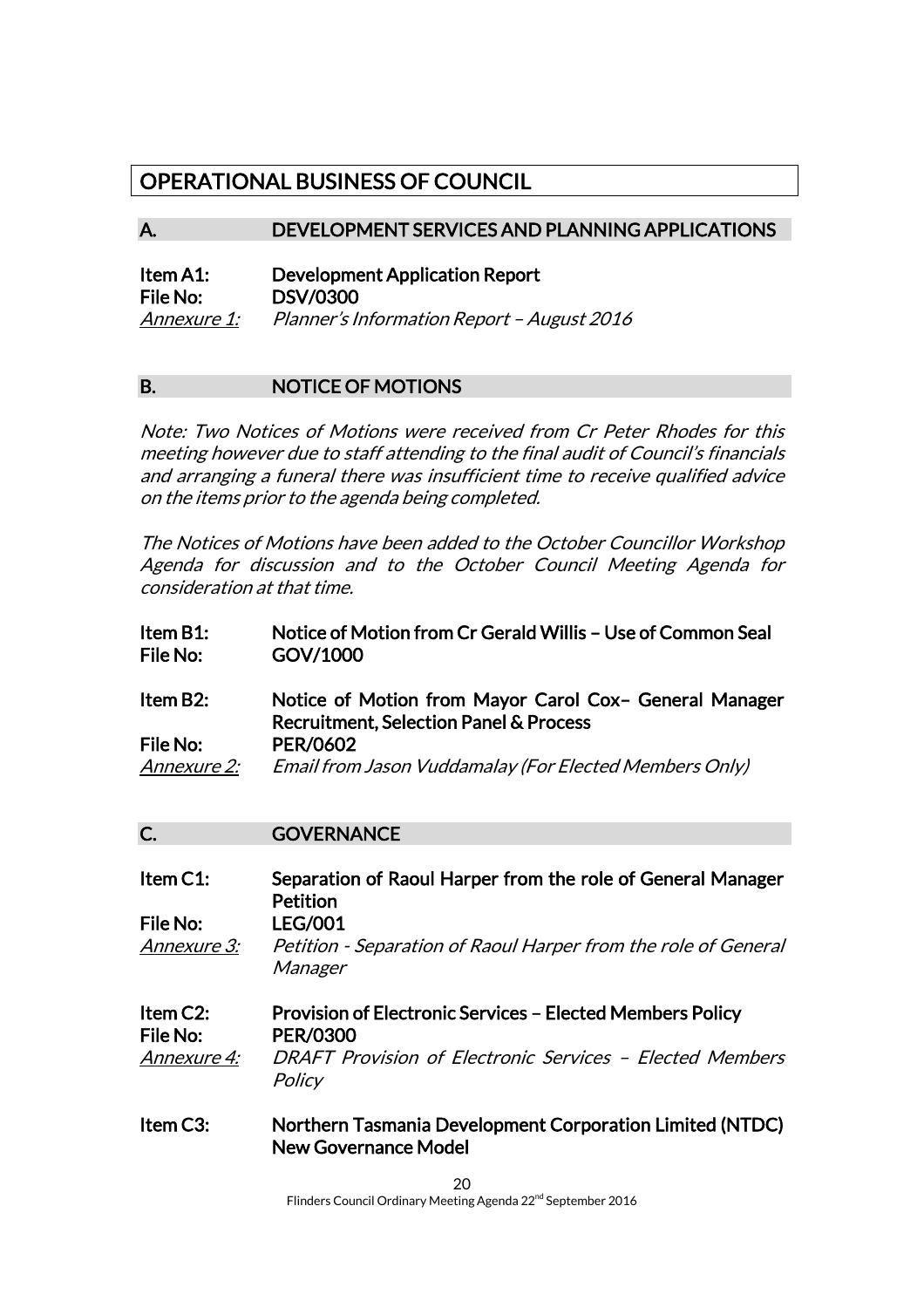| File No:           | <b>COU/0305</b>                                            |
|--------------------|------------------------------------------------------------|
| Annexure 5:        | <b>NTDC Constitution</b>                                   |
| Annexure 6:        | NTDC Shareholder's Agreement                               |
| Annexure 7:        | NTDC Statement of Purpose                                  |
| <i>Annexure 8:</i> | Obligations of Council under the Local Government Act 1993 |
| Annexure 9:        | Agenda - NTD Annual General Meeting and Special Meeting    |
|                    | on the 30 <sup>th</sup> Sept 2016                          |

Item C4: Waiver of Plumbing Permit Fees File No: COU/0312

Item C5: Councillor Resolution Report File No: COU/0600 Annexure 10: Councillor Resolution Report September 2016

#### D. CLOSED COUNCIL

Item D1: Closed Council Item File No: PUB/0800 Annexures 11 - 14: For Elected Members only

Meeting Closed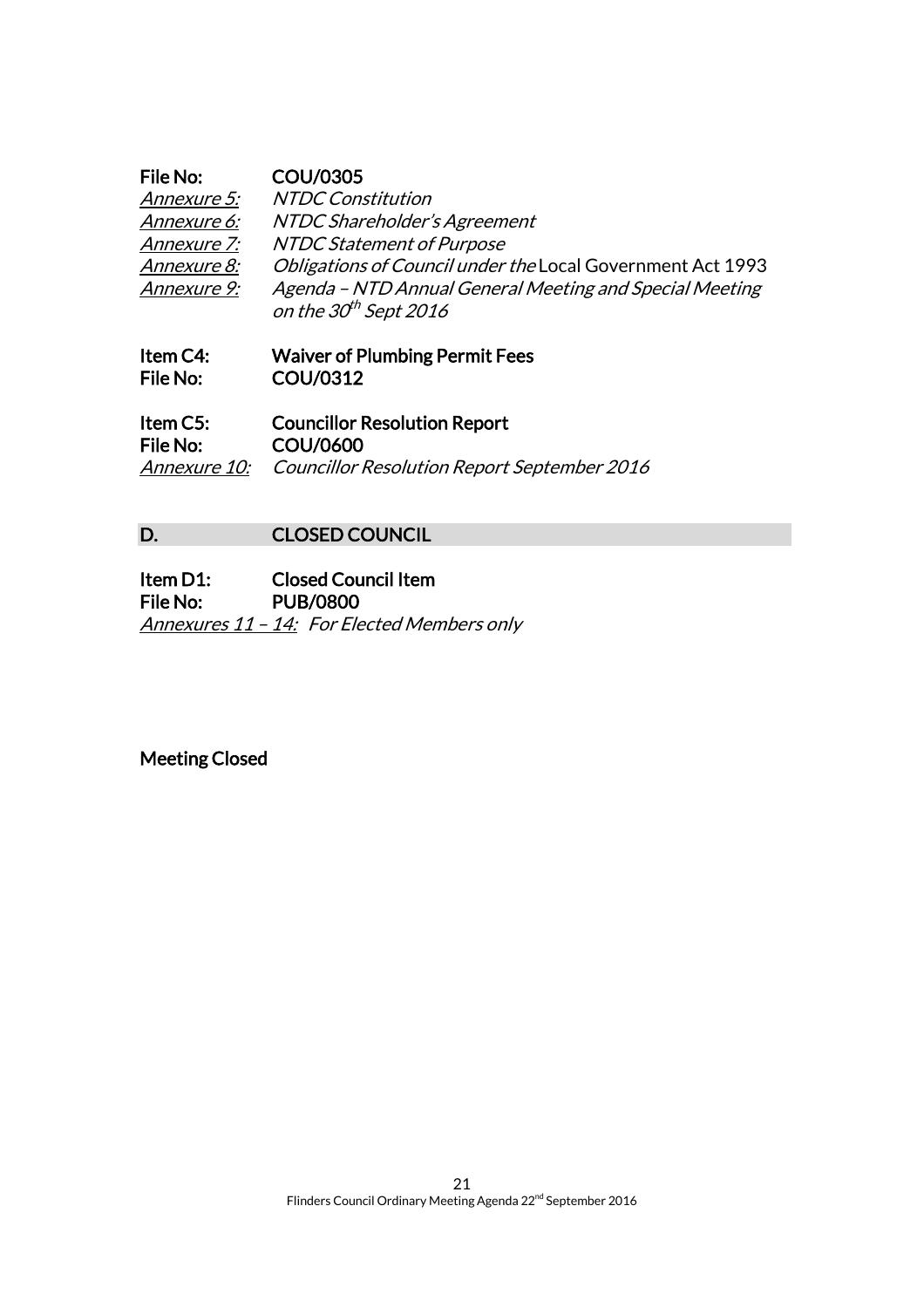## A. DEVELOPMENT SERVICES AND PLANNING APPLICATIONS

#### Item A1: Development Application Report

| <b>ACTION</b>            | <b>Information</b>                            |
|--------------------------|-----------------------------------------------|
| <b>PROPONENT</b>         | <b>Council Officer</b>                        |
| <b>OFFICER</b>           | Jacci Viney, Development Services Coordinator |
| <b>FILE REFERENCE</b>    | DSV/0300                                      |
| <b>ASSOCIATED PAPERS</b> | Annexure 1: Planner's Information Report -    |
|                          | August 2016                                   |

#### INTRODUCTION:

The purpose of this report is to provide Councillors with an update of the applications which have been dealt with by the Planning Department for the month of August as per the council motion 249.09.2015, passed at the  $24<sup>th</sup>$ September 2015 Council Meeting.

Council has requested that the planning consultancy service (West Tamar Council) provide this detail to Council on a monthly basis.

#### PREVIOUS COUNCIL CONSIDERATION:

Some items may have been considered at meetings of Council while the remainder have been approved under delegation by the General Manager.

#### OFFICER'S REPORT:

Refer to Annexure 1 - Planner's Information Report – August 2016, provided by West Tamar Council.

#### VOTING REQUIREMENTS:

Simple Majority

#### OFFICER'S RECOMMENDATION:

That the Planner's Information Report – August 2016 be received.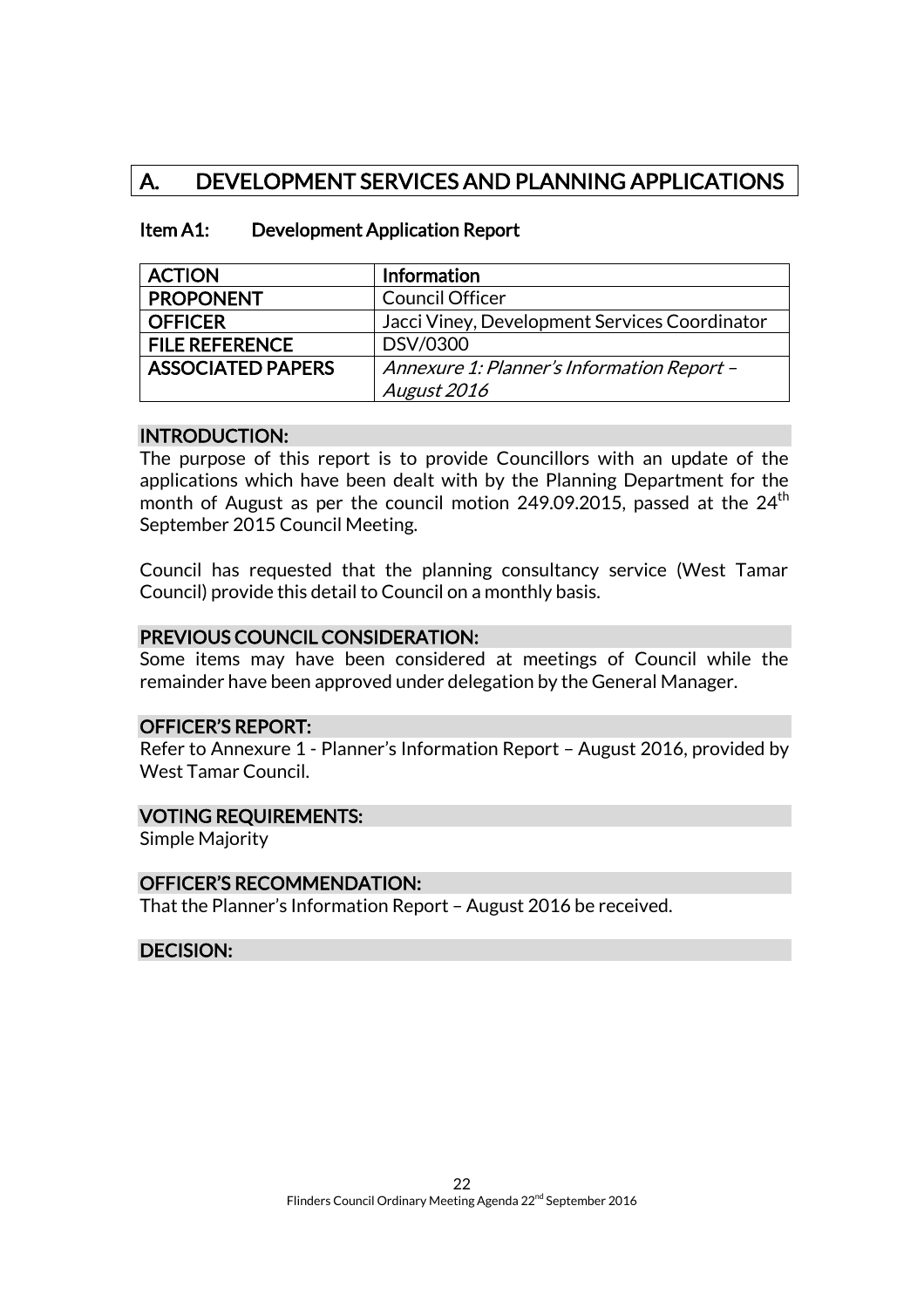## B. NOTICE OF MOTIONS

#### Item B1: Notice of Motion from Cr Gerald Willis – Use of Common Seal

| <b>ACTION</b>            | <b>Decision</b>                          |
|--------------------------|------------------------------------------|
| <b>PROPONENT</b>         | <b>Councillor Gerald Willis</b>          |
| <b>OFFICER</b>           | Sophie Pitchford, Acting General Manager |
| <b>FILE REFERENCE</b>    | GOV/1000                                 |
| <b>ASSOCIATED PAPERS</b> | Nil                                      |

#### NOTICE OF MOTION:

That, beginning from the closure of this meeting, all future agendas for General Meetings of Flinders Council will include a report on the use of the Common Seal of the Council during the period since the last reported use and that the report will include:

- Internal reference number;
- Date the Common Seal was affixed:
- Document, including the name of the other party to which the Common Seal has been affixed; and
- The names of the individuals who have attested that the Common Seal was attached in their presence;

and that such data be included in a Register which will be made available to Councillors on request.

#### COUNCILLOR'S REPORT:

It is a surprise that a report listing the use of the Common Seal has not previously been provided to Councillors for their perusal. Providing Councillors with monthly reports on the use of the Common Seal is part of the good governance process which this Council should be aspiring to.

The use of the Common Seal is an activity which should not be taken lightly. Its use binds the Council to act in accordance with the provisions of the document to which it is attached and sometimes the provisions are quite onerous.

It is important that Councillors know the details of documents so that they are aware of commitments to which the Council has become obligated.

The practice of providing reports on the use of the Common Seal to governors of organisations, be they directors, councillors or other trustees, is one which conforms to good governance principles. It is my experience that this occurs in most organisations and it follows that it should happen with documents executed under Common Seal for Flinders Council.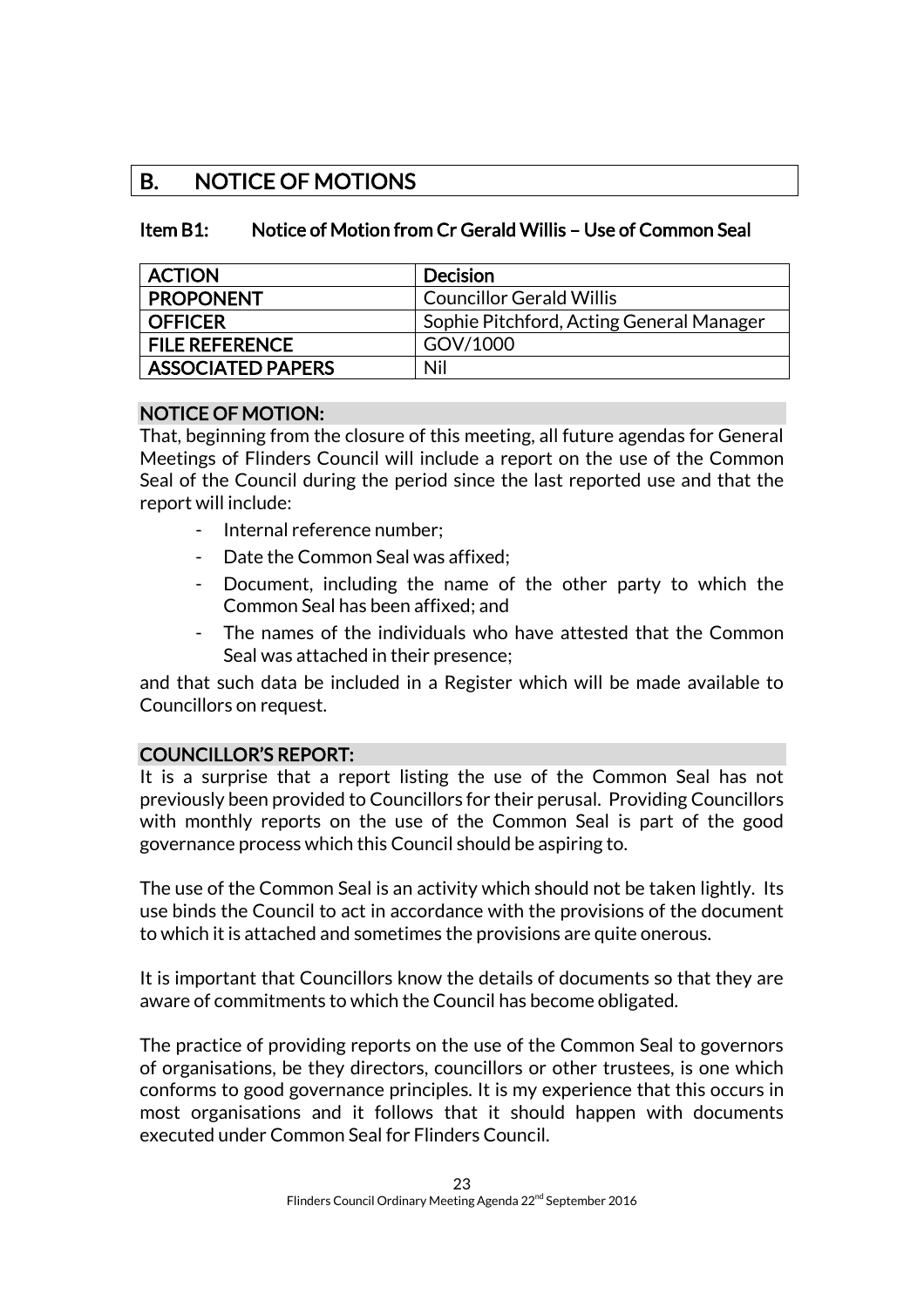## PREVIOUS COUNCIL CONSIDERATION:

Nil

#### OFFICER'S REPORT:

A Common Seal is used in common law jurisdiction and the undertaking of Council official transactions. It issues a sense of security and authenticity to protect documents against forgery.

The seal also ascertains that Council recognises and supports the entire act and deed. The seal signifies that management is in agreement with the contract and all information entailed in the document.

The use of the common seal is restricted to documents that bind, such as significant contracts and loan documents. It is not necessary to use the common seal for all business, such as approving minutes.

Generally the Common Seal of Flinders Council is affixed to documents such as planning deeds, survey plans, final title plans, and agreements. In practice the Common Seal is used infrequently by Council, around 10 - 15 times per year. Monthly reporting would seem excessive therefore a quarterly report to Council is recommended.

#### STATUTORY REQUIREMENTS:

Local Government Act 1993

#### POLICY/STRATEGIC IMPLICATIONS:

No policy exists on this matter.

BUDGET AND FINANCIAL IMPLICATIONS: Nil

RISK/LIABILITY:

Minimum

VOTING REQUIREMENTS:

Simple Majority

#### OFFICER'S RECOMMENDATION:

That a quarterly report be provided to Council on the use of the Common Seal of the Flinders Council.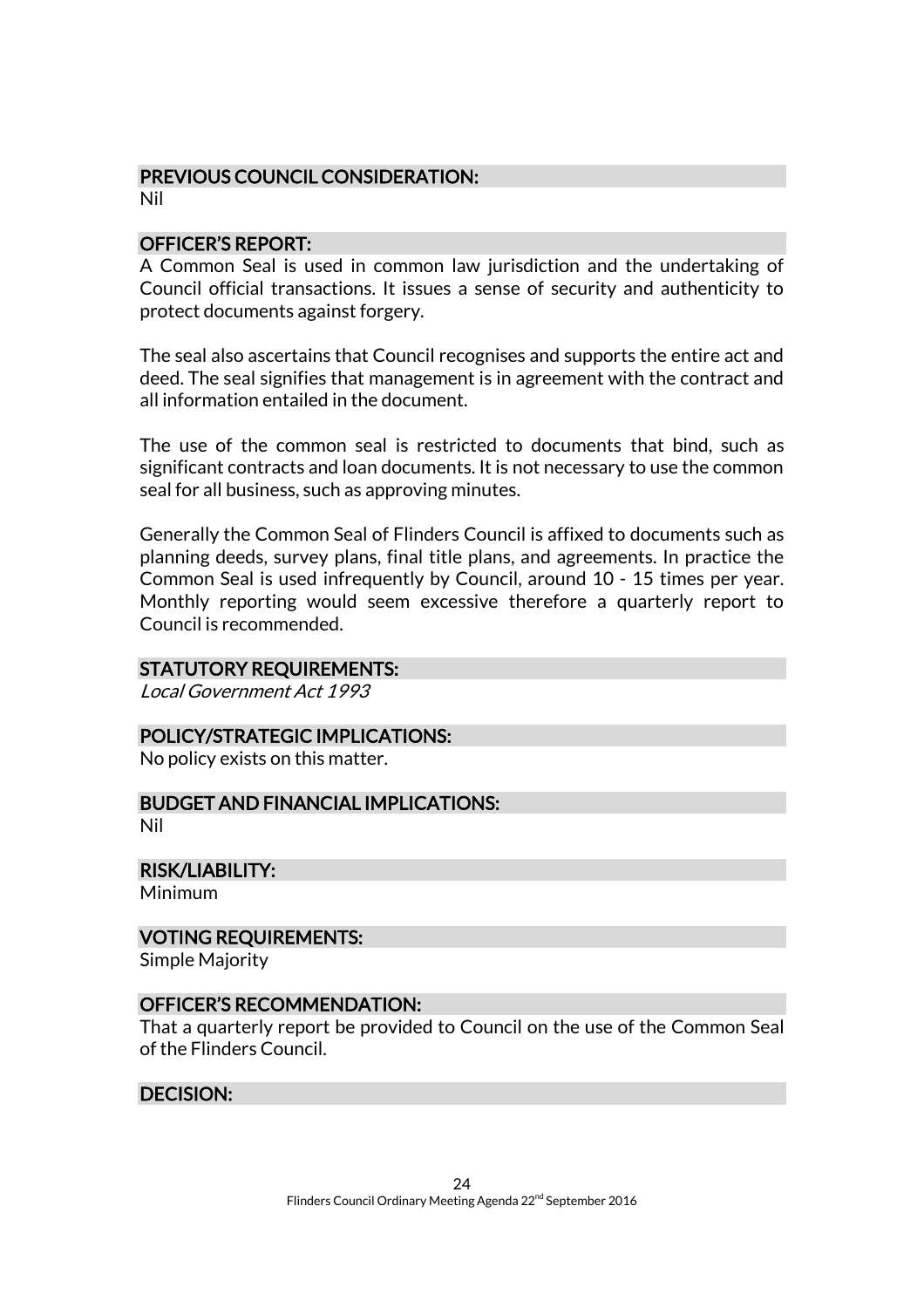#### Item B2: Notice of Motion from Mayor Carol Cox– General Manager Recruitment, Selection Panel & Process

| <b>ACTION</b>            | <b>Decision</b>                          |
|--------------------------|------------------------------------------|
| <b>PROPONENT</b>         | Mayor Carol Cox                          |
| <b>OFFICER</b>           | Sophie Pitchford, Acting General Manager |
| <b>FILE REFERENCE</b>    | PER/0602                                 |
| <b>ASSOCIATED PAPERS</b> | Annexure 2: Email from Jason Vuddamalay  |
|                          | (For Elected Members Only)               |

#### NOTICE OF MOTION:

That Council considers the makeup and the role of the Selection Panel for the first round of Council interviews for the general manager position as per the recruitment process outlined in Motion 197.08.2016; and that the actual members to the Selection Panel be appointed at a Special Meeting along with the approval of the list of candidates to be interviewed by the Selection Panel.

That following consideration Council approves the makeup and role of the Selection Panel.

#### COUNCILLOR'S REPORT:

At the August Ordinary Meeting of Council, motion197.08.2016 was passed unanimously by the six Councillors present at the meeting.

"197.08.2016 Moved: Cr G Willis Seconded: Cr M Cobham That Council records it met with Searchlight Group and agreed to the following recruitment process:

- Advertising and executive search by Searchlight Group
- Searchlight Group to provide Council with long list of candidates and full list of applicants
- Council to decide shortlist for interview by selection panel
- Second round of interviews of final candidates by full council
- Searchlight Group to assist Council to prepare interview questions
- Council will formalise selection of the successful candidate at an open council meeting

### CARRIED UNANIMOUSLY (6-0) "

The advertising has taken place by the Searchlight Group and a large number of candidates have applied; 38 applications having been received at the time of writing this item, with more promised.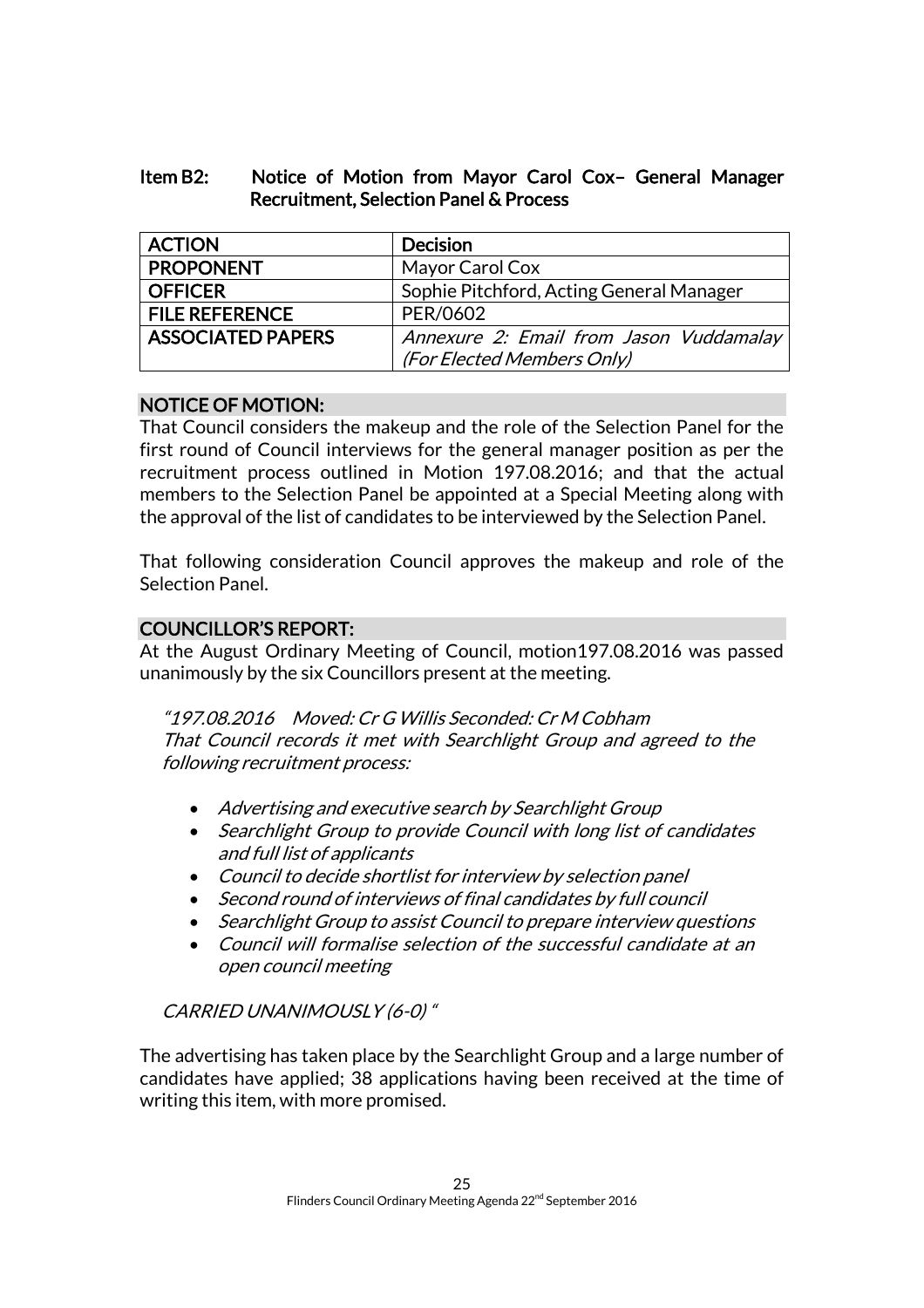Council will review the full list of applications and long list of candidates in discussion with Jason Vuddamalay of the Searchlight Group at a workshop scheduled for  $6<sup>th</sup>$  October. The list of candidates selected for an interview by the Selection Panel is to be formalised at a Special Meeting of Council proposed for the 11<sup>th</sup> of October.

Council needs to determine the makeup and detail of the role of the Selection Panel.

In correspondence with Council, The Minister for Local Government & Planning, the Hon Peter Gutwein, MP, has advised that Council consider the inclusion of an independent member in the Selection Panel.

"Whilst the selection and appointment of a new General Manager is for the Council to determine I would suggest that you consider whether the selection panel should include at least one independent member from outside your direct community."

In recent correspondence (Annexure 2), Jason Vuddamalay suggested that a typical Selection Panel would comprise 3-4 people, usually members of the Council and sometimes a trusted independent stakeholder.

The makeup of the Selection Panel should be approved by Council today to enable the Mayor time to canvas any independent persons that might be targeted for inclusion in the Selection Panel. An employee of the Department of Premier and Cabinet cannot be used as this may give rise to conflict in the future. A Mayor or General Manager of another Council or an employee of the Local Government Association of Tasmania are possibilities that could be considered for an independent member.

I consider the Mayor and two other Councillors along with an independent member to be appropriate membership, with Jason facilitating the interview process. I make this point as a starting point for the discussion to arrive at a membership that Council can approve at this Council Meeting.

Jason would also like to forward plan as to when and where Council is considering holding interviews as he would like to attend to facilitate these, thus advance notice would be helpful.

The actual people being appointed to the Selection Panel should be decided at a Special Meeting proposed for the  $11<sup>th</sup>$  October, so that any real or perceived close association to candidates by prospective selection panel members can be taken into consideration when the list of candidates to be interviewed by the Selection Panel is known.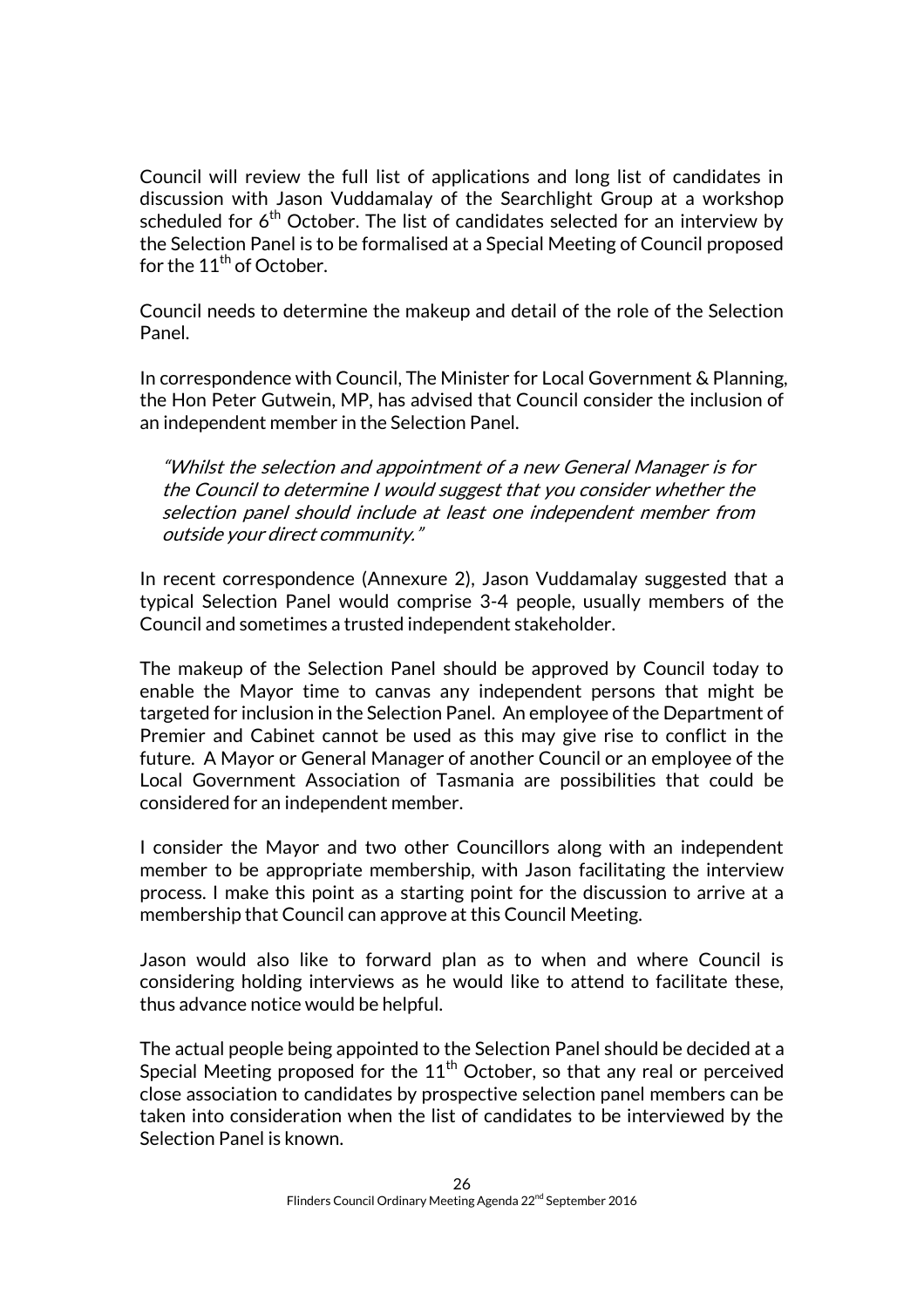The Local Government Act 1993 defines a "close associate" as "a person referred to in Section 51"

## "51. Close associate

For the purposes of this Part, a person is a close associate of a councillor or member if that person is–

(a) a body corporate of which the councillor or member is a director or a member of the governing body; or

(b) a proprietary company in which the councillor or member is a shareholder; or

(c) a public company in which the councillor or member is directly or indirectly a substantial shareholder; or

(d) a beneficiary under a trust or an object of a discretionary trust of which the councillor or member is a trustee; or

(e) a business partner of the councillor or member; or

(f) the employer or an employee of the councillor or member; or

 $(g)$  a person from whom the councillor or member has received, or might reasonably be expected to receive, a fee, commission or other reward for providing professional or other services in relation to a matter being dealt with or to be dealt with by the council, council committee, special committee, controlling authority, single authority or joint authority; or

(h) the spouse or partner of the councillor, member, councillor's son or daughter or member's son or daughter; or

(i) the son, daughter, brother, sister, mother or father of the councillor or member or of their spouse or partner."

In line with motion 197.08.2016, and taking into consideration Jason's recommendations (Annexure 2), I envisage the role of the Selection Panel to be as follows:

- 1. Determine the format and content of the interview and assessment process;
- 2. Conduct the first round of interviews of the applicants selected by Council at the Special Meeting;
- 3. Evaluate background checks, psychometric appraisals and references of applicants interviewed;
- 4. Decide who will advance to the final stage of assessment with the full Council; and
- 5. Present a detailed report to the full Council on the interviews and selection of the preferred candidates for final interview by the full Council.

The shortlisting of candidates for final interview will be subject to formal approval at a Council Meeting.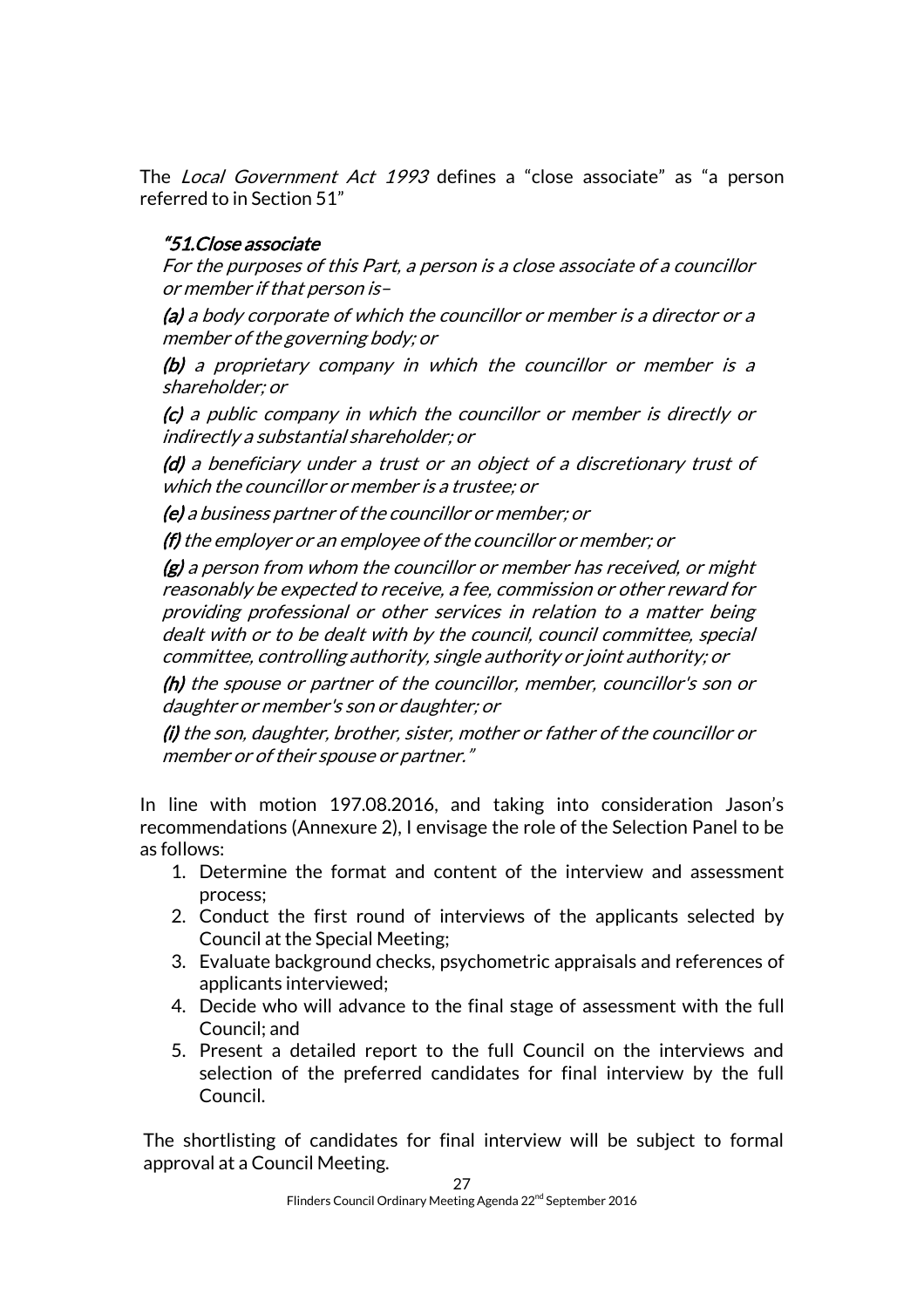#### PREVIOUS COUNCIL CONSIDERATION:

Councillor Workshop 4 Special Council Meeting 1 193 – 197.08.2016 18<sup>th</sup> August 2016

 $4<sup>th</sup>$  August 2016  $1<sup>st</sup>$  & 4<sup>th</sup> of August 2016

#### OFFICER'S REPORT:

Council's role in the selection and recruitment of a new General Manager is an extremely important process that requires a unified commitment by all elected representatives.

Jason Vuddamalay from Searchlight Group will present to Council a short list along with a total list of all applications. Councillors will be required to review both lists and make any changes to the list under the guidance of Jason.

Once the list has been confirmed, the Council is required to appoint a Selection Panel to conduct the first round of interviews.

It is extremely important that all Councillors consider their position when nominating for the panel. The Mayor and two other Councillors alongside an independent member would fulfil the role and provide the level of transparency required.

#### STATUTORY REQUIREMENTS:

Local Government Act 1993

#### POLICY/STRATEGIC IMPLICATIONS:

No policy exists for this matter.

#### BUDGET AND FINANCIAL IMPLICATIONS:

Nil

#### RISK/LIABILITY:

Putting in place a Selection Panel with a makeup of a number of Councillors, the Mayor and an independent member would minimise any risk exposure in the process of appointing a new General Manager by providing independency and transparency.

#### VOTING REQUIREMENTS:

Absolute Majority

#### OFFICER'S RECOMMENDATION:

The motion as written.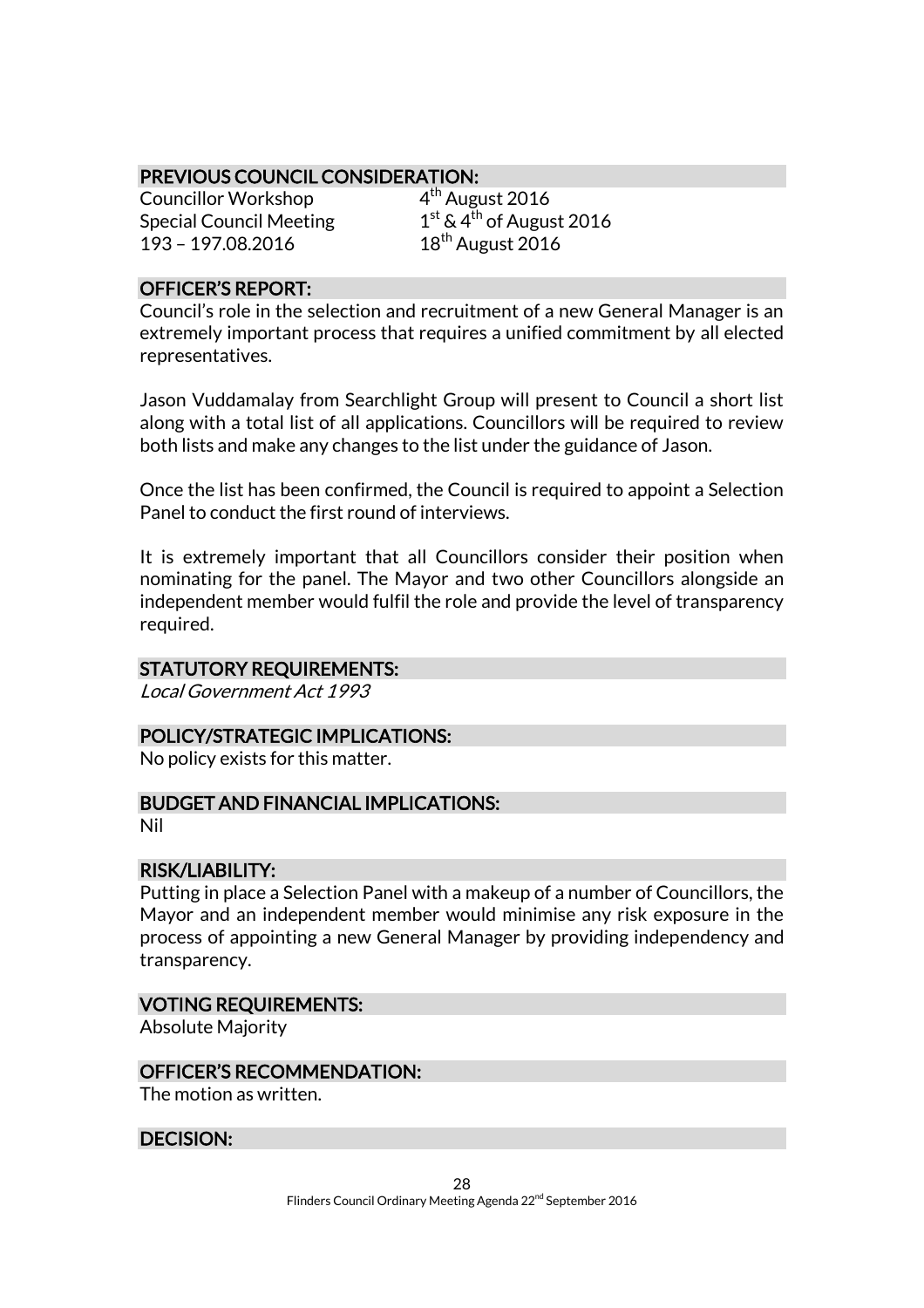## C. GOVERNANCE

#### Item C1: Separation of Raoul Harper from the role of General Manager **Petition**

| <b>ACTION</b>            | <b>Information</b>                         |
|--------------------------|--------------------------------------------|
| <b>PROPONENT</b>         | <b>Council Officer</b>                     |
| <b>OFFICER</b>           | Sophie Pitchford, Acting General Manger    |
| <b>FILE REFERENCE</b>    | <b>LEG/001</b>                             |
| <b>ASSOCIATED PAPERS</b> | Annexure 3: Petition - Separation of Raoul |
|                          | Harper from the role of General Manager    |

#### INTRODUCTION:

A petition to Flinders Council regarding the separation of Raoul Harper from the role of General Manager was received from Joanna and Terence Klug and tabled at the 14<sup>th</sup> July 2016 Ordinary Meeting of Council.

#### PREVIOUS COUNCIL CONSIDERATION:

14<sup>th</sup> July 2016 144.07.2016

#### OFFICER'S REPORT:

A petition with 99 signatories regarding the separation of Raoul Harper from the role of General Manager was tabled at the 14<sup>th</sup> July 2016 Ordinary Meeting of Council. The wording of the petition is as follows:

"We, the undersigned, request that you forward this petition to Minister of Local Government (the Honorable Peter Gutwein), requesting that he reviews the unprecedented action taken by four of seven councilors who terminated the contract with our former General Manager, Raoul Harper."

The petition is now presented to Council for consideration.

#### STATUTORY REQUIREMENT:

Local government Act 1993 Section 60

#### POLICY/STRATEGIC IMPLICATIONS:

No policy exits on this matter.

BUDGET AND FINANCIAL IMPLICATIONS: Nil

#### RISK/LIABILITY:

Nil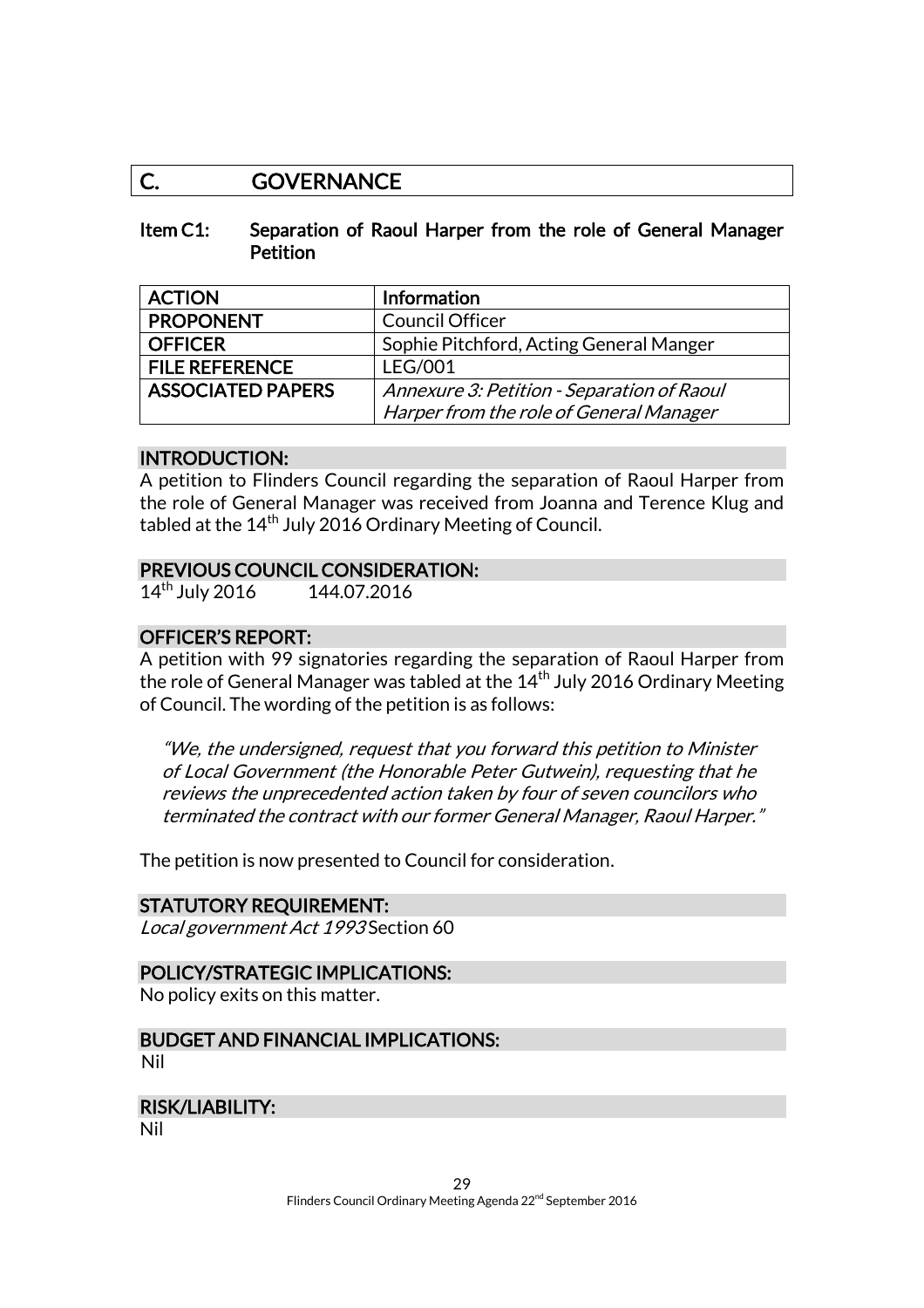## VOTING REQUIREMENTS:

Simple Majority

#### OFFICER'S RECOMMENDATION:

That Council discusses the petition to consider the appropriate action to take.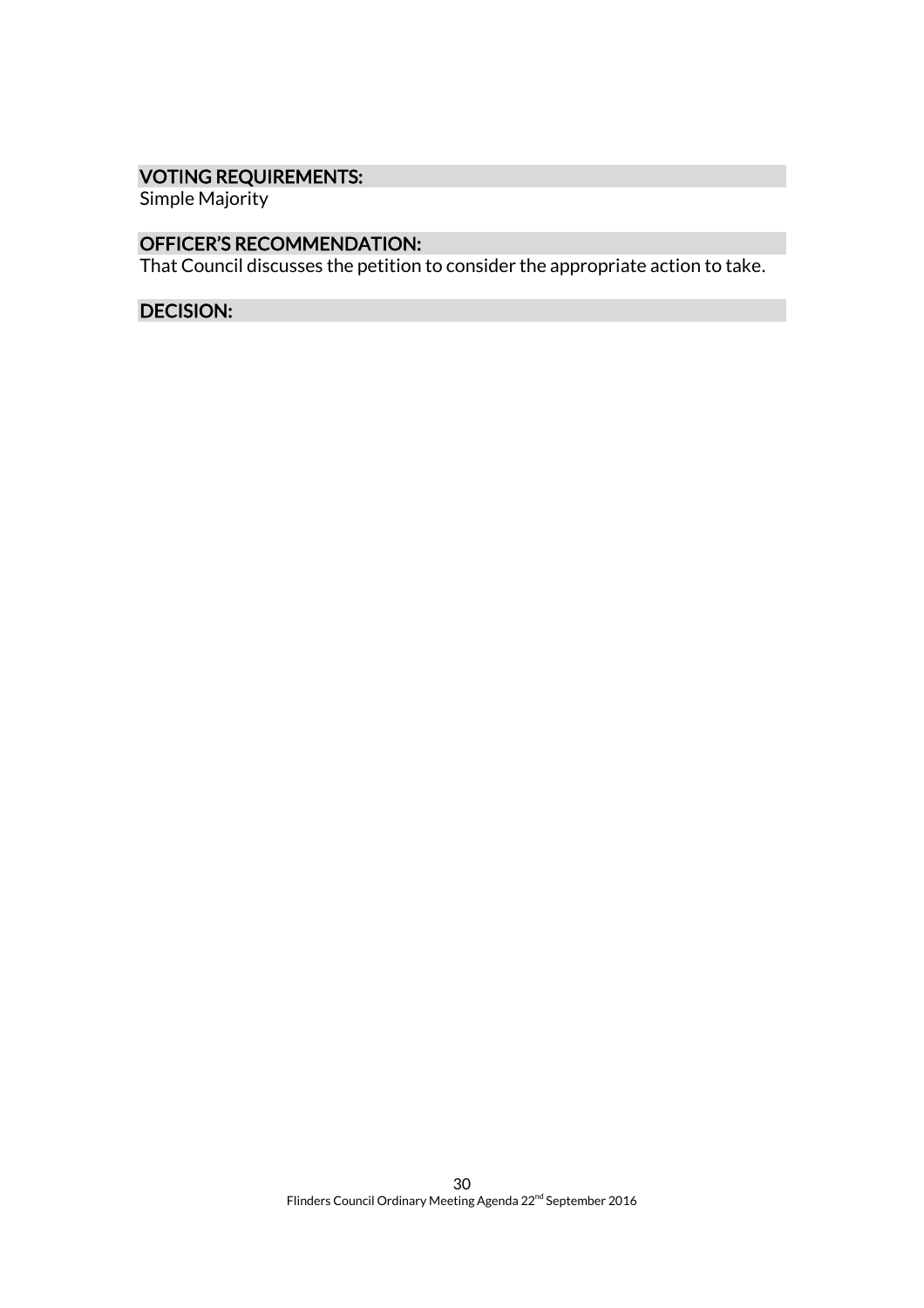| <b>ACTION</b>            | <b>Decision</b>                           |
|--------------------------|-------------------------------------------|
| <b>PROPONENT</b>         | <b>Council Officer</b>                    |
| <b>OFFICER</b>           | Sophie Pitchford, Acting General Manager  |
| <b>FILE REFERENCE</b>    | PER/0300                                  |
| <b>ASSOCIATED PAPERS</b> | Annexure 4: DRAFT Provision of Electronic |
|                          | <b>Services - Elected Members Policy</b>  |

#### Item C2: Provision of Electronic Services – Elected Members Policy

#### INTRODUCTION:

Council's Policy Manual is an important document of Council as it provides direction to Staff, Management and Councillors. Many of the policies are required by, or relate to, legislation and in most instances help manage Council's exposure to risk.

#### PREVIOUS COUNCIL CONSIDERATION:

| Adopted: 14 June 1994     | 133.06.94   |
|---------------------------|-------------|
| Amended: 13 December 2001 | 301.12.01   |
| Amended: 25 August 2005   | 486.08.05   |
| Amended: 15 July 2010     | 192.07.10   |
| Amended: 16 May 2013      | 544.05.2013 |

#### OFFICER'S REPORT:

Council has a policy that states that policies should be reviewed at least every four (4) years by the then elected members.

The Provision of Electronic Services – Elected Members Policy has been reviewed and updated to include protocols for the dissemination of confidential information and for centralised filing of communications.

The Policy is now presented to Council for consideration.

#### STATUTORY REQUIREMENT:

Local Government Act 1993

#### POLICY/STRATEGIC IMPLICATIONS:

4. Strategic, Efficient and Effective Organisation - Responding to risks and opportunities.

4.3 Ensure Council meets its statutory obligations and manages corporate and community risk.

4.3.9 Maintain Council's Policy Manual and Instrument of Delegation.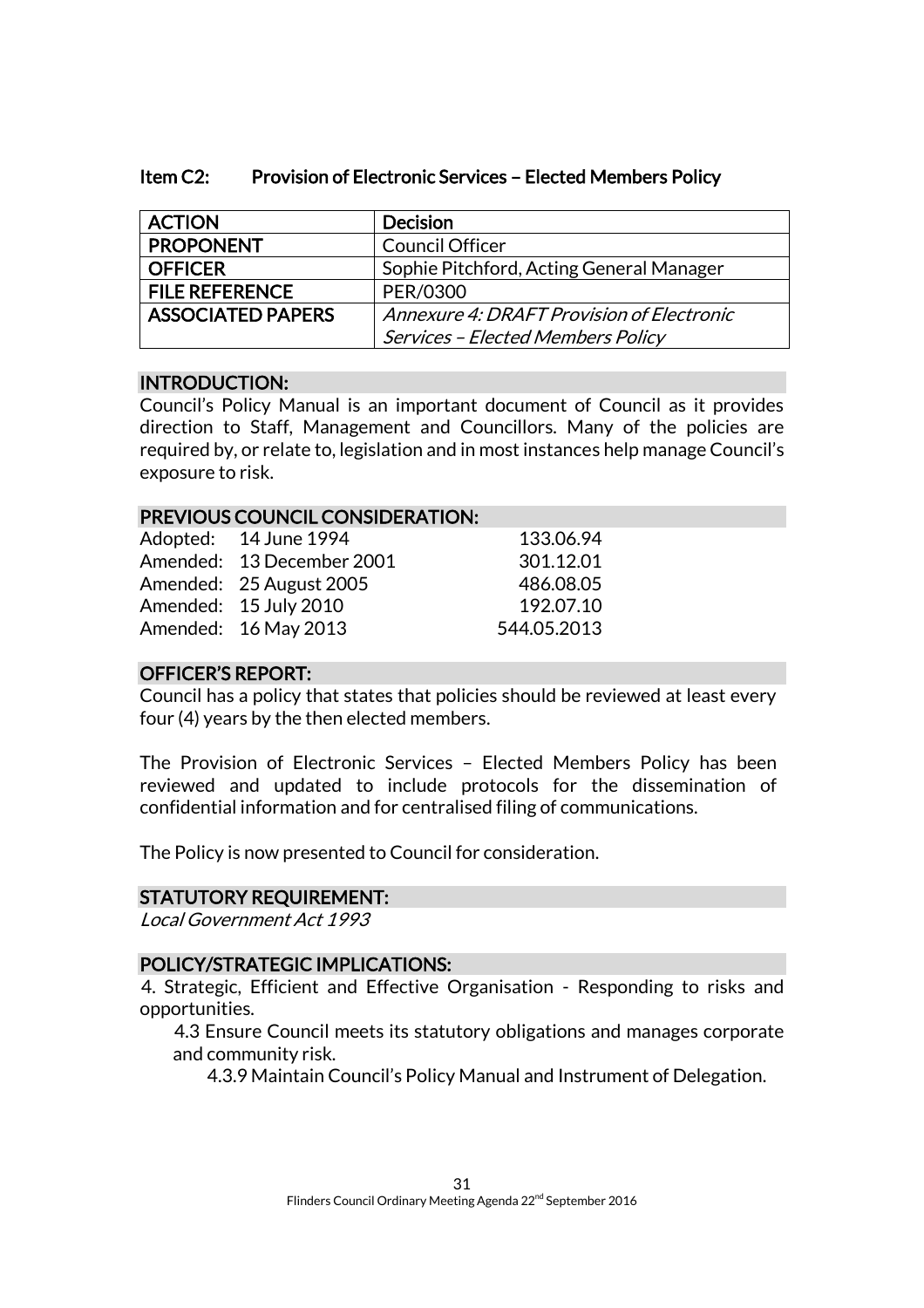#### RISK/LIABILITY:

Adoption of this policy and ensuring that Management, Staff and Councillors are aware of and follow this policy will help to reduce Council's exposure to risk in this area.

#### VOTING REQUIREMENTS:

Simple Majority

#### OFFICER'S RECOMMENDATION:

That Council adopts the Provision of Electronic Services – Elected Members Policy and allows it to lay on the table for 28 days for public comment.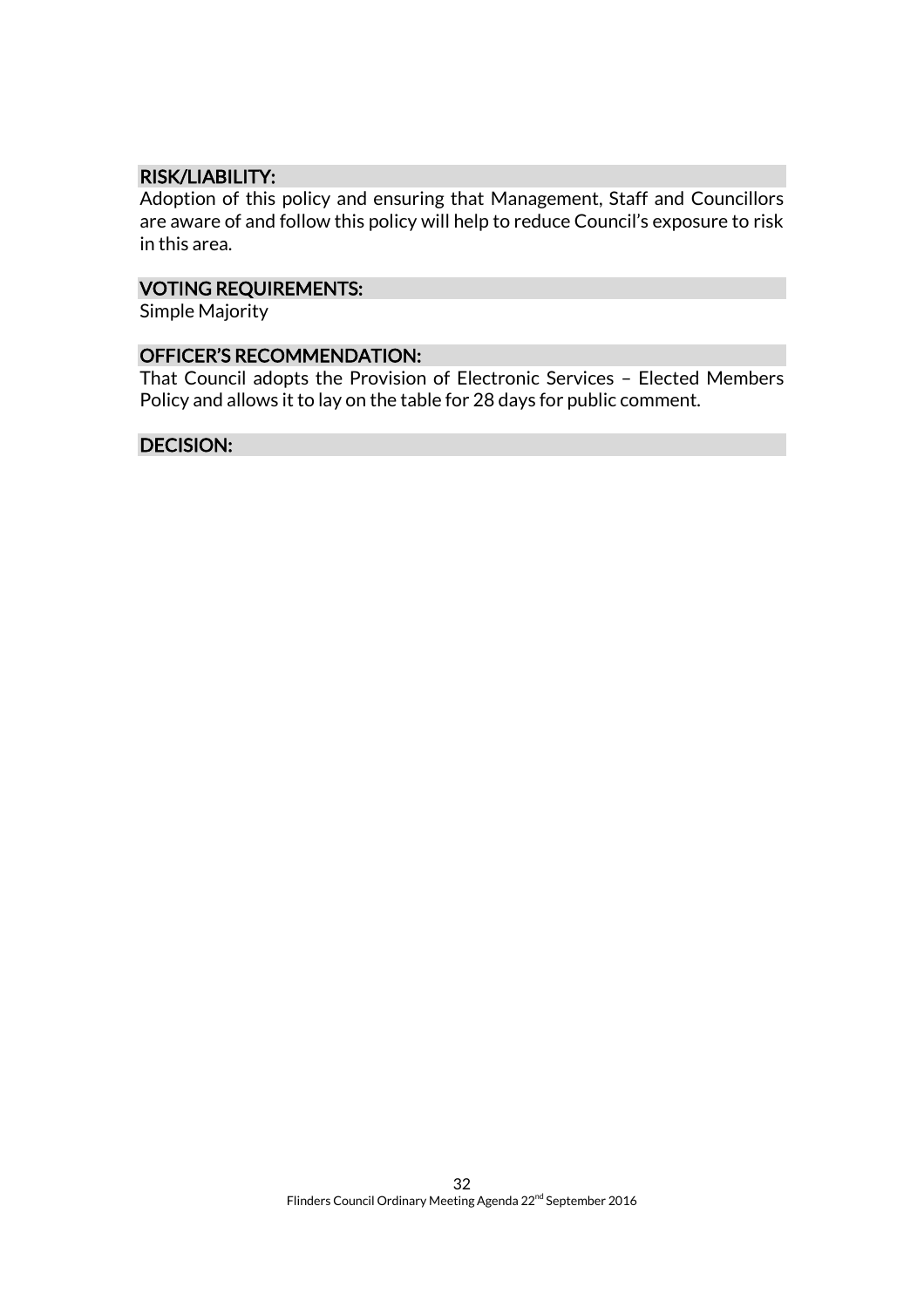#### Item C3: Northern Tasmania Development Corporation Limited (NTDC) New Governance Model

| <b>ACTION</b>            | <b>Decision</b>                                   |
|--------------------------|---------------------------------------------------|
| <b>PROPONENT</b>         | Council Officer                                   |
| <b>OFFICER</b>           | Sophie Pitchford, Acting General Manager          |
| <b>FILE REFERENCE</b>    | COU/0305                                          |
| <b>ASSOCIATED PAPERS</b> | Annexure 5: NTDC Constitution                     |
|                          | Annexure 6: NTDC Shareholder's Agreement          |
|                          | Annexure 7: NTDC Statement of Purpose             |
|                          | Annexure 8: Obligations of Council Under the      |
|                          | <b>Local Government Act 1993</b>                  |
|                          | Annexure 9: Agenda - NTD Annual general           |
|                          | meeting and Special Meeting on the $30^{th}$ Sept |
|                          | 2016                                              |

#### INTRODUCTION:

At a recent meeting of Northern Tasmania Development (NTD), member councils formally proposed the winding up of the organisation in its current form and the transfer of all assets and liabilities to a successor organisation, a company limited by guarantee with an independent board, having the proposed name of Northern Tasmania Development Corporation Limited (NTDC).

There is a Special Meeting of NTD on the  $30<sup>th</sup>$  of September, when, as a current member of NTD, Council is required to vote on Agenda items to formalise the proposed change.

#### PREVIOUS COUNCIL CONSIDERATION:

| $21st$ June 2012  | 182.06.2012 |
|-------------------|-------------|
| $20th$ June 2013  | 565.06.2013 |
| $13th$ March 2014 | 764.03.2014 |

#### OFFICER'S REPORT:

The move to a new governance model for NTD was a key recommendation in the Review of Regional Bodies in Northern Tasmania – Final Report February 2016.

The report advocated for a capable, responsive and accountable governance structure that enables collaboration between the three tiers of government and the private sector to grow the region and deliver regional priorities.

The proposed governance model would provide the most effective organisational structure to oversee the implementation of the Northern Regional Futures Plan.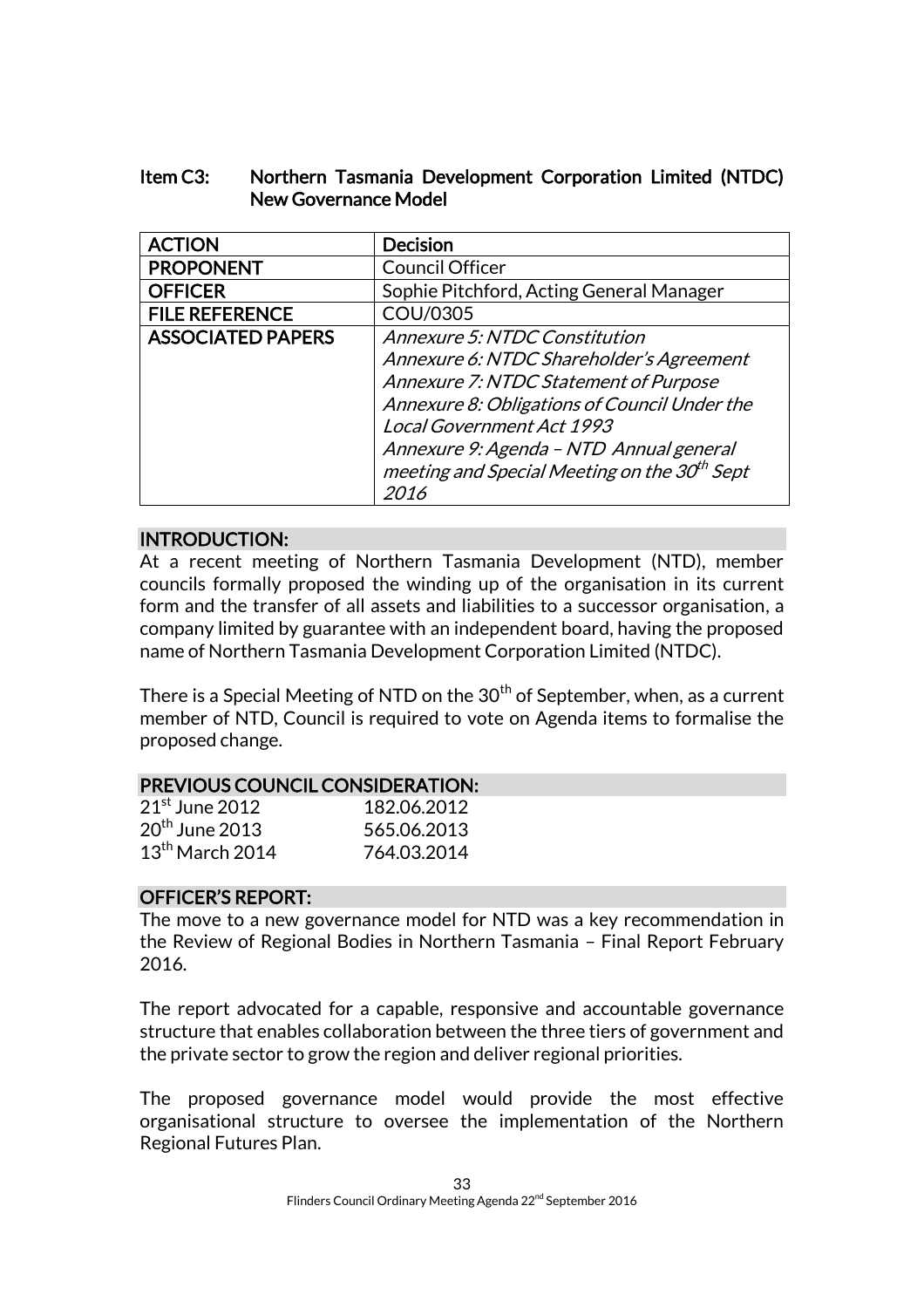The Regional Futures Plan has established a clearer economic direction for Northern Tasmania and provided the framework to proactively manage priority regional development actions.

The restructured NTDC will align priorities, resources and efforts towards outcomes that are crucial to the long term prospects of the region. The major benefits of this 'whole of region' approach are: better utilisation of limited resources; improving efficiency by reducing duplication; better use of the region's 'human capital'; improved ability to attract support for priority initiatives; and enhanced empowerment and accountability.

As a current Council member of NTD, Flinders Council will become a shareholder of NTDC and will be allocated 1 share based on 2016-17 financial contributions. At NTDC meetings, Council will be represented by the Mayor or a nominated proxy.

The following documents are provided as annexures for Council's consideration:

- NTDC Constitution (Annexure 5)
- NTDC Shareholder's Agreement for a three year period (Annexure 6)
- NTDC Statement of Purpose (Annexure 7)
- Obligations of Council Under the *Local Government Act 1993* (Annexure 8)
- Agenda NTD Annual general meeting and Special Meeting on the  $30<sup>th</sup>$ Sept 2016 (Annexure 9)

It is recommended that Council supports NTD's transition into NTDC and continues to be a proactive regional partner willing to work with others to facilitate the economic and social development of our region.

#### STATUTORY REQUIREMENT:

Nil

#### POLICY/STRATEGIC IMPLICATIONS:

Flinders Council Strategic Plan – all areas.

#### BUDGET AND FINANCIAL IMPLICATIONS:

An annual amount will need to be allocated in the budget as per the formula below.

The current formula for each council's annual payment is already established and is proposed to remain unchanged, being as follows:

 $MC = FC + VC$ 

Where: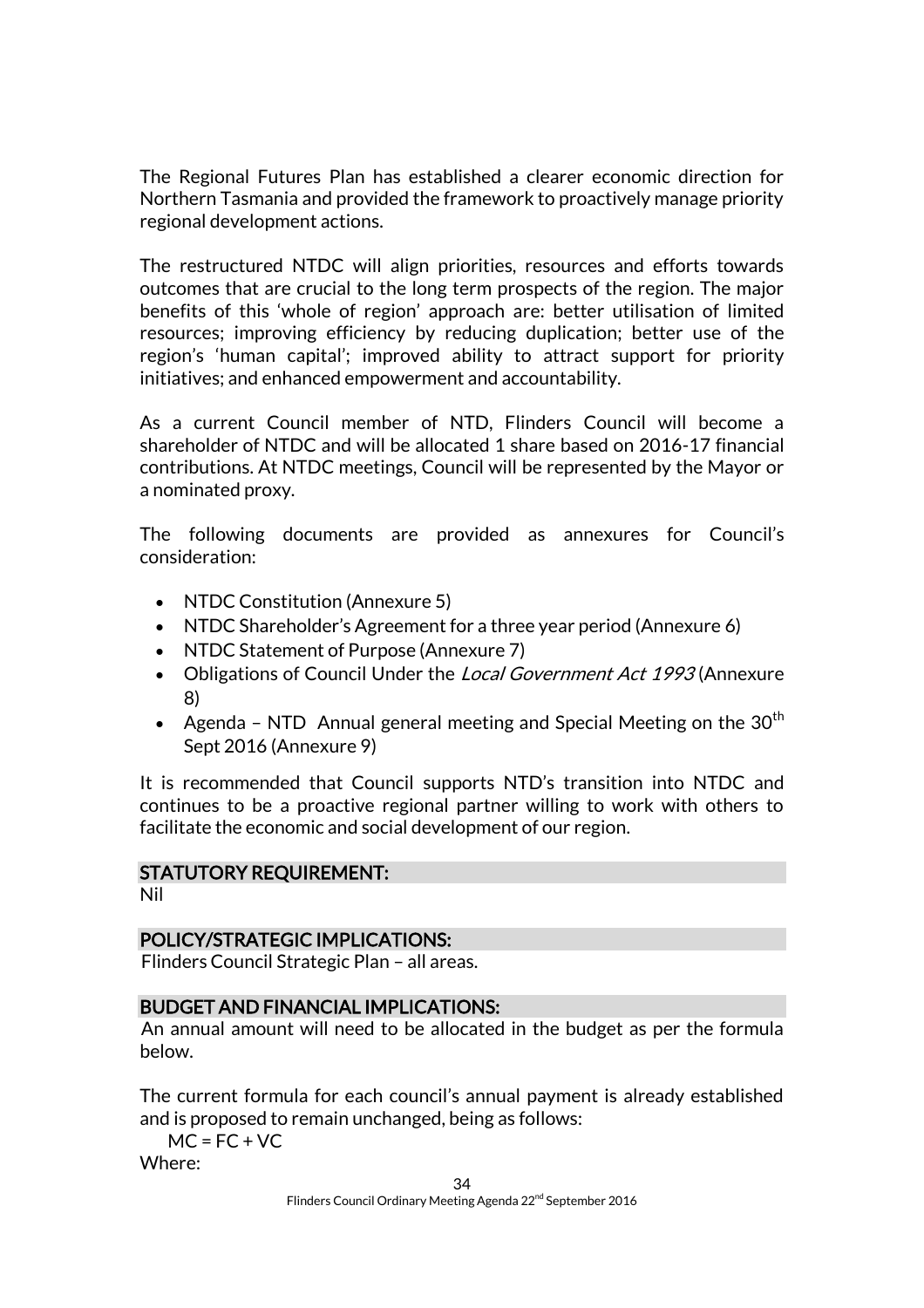- (a) MC = the total amount of the Member Contribution per Member;
- (b) FC = the fixed component (commencing in the 2016-17 financial year) calculated by application of the following bands calculated based on the population of the municipal area of each Member:

| (i) Population of $0 - 5,000$ people       | \$4,000.00  |
|--------------------------------------------|-------------|
| (ii) Population of $5,001 - 10,000$ people | \$8,000,00  |
| (iii) Population of 10,001+ people         | \$16,000,00 |

The FC component is indexed annually to CPI (All groups, Hobart, or an equivalent)

(c) VC = the variable component calculated at a contribution rate of approximately \$2.22 per head of population (figure used in May 2012)in the municipal area of each Member multiplied by the actual municipal population.

The VC component is indexed annually to CPI (All groups, Hobart, or an equivalent).

The 2015 -16 contribution by Flinders Council was \$5,569.

#### RISK/LIABILITY:

Nil

#### VOTING REQUIREMENTS:

Absolute Majority

#### OFFICER'S RECOMMENDATION:

- 1. That Council supports the winding up of Northern Tasmania Development Inc. and the transfer of assets and liabilities to a successor organisation.
- 2. The successor organisation shall be titled the Northern Tasmania Development Corporation Limited (NTDC) a company limited by guarantee
- 3. That Council becomes a member of NTDC on and from 1 January 2017.
- 4. The Constitution of NTDC shall be as attached as Annexure 5.
- 5. The Stakeholder Agreement shall be as attached as Annexure 6.
- 6. Funding commitments shall be for the contribution amount over a period of three (3) consecutive years from the date that the membership commences. At the end of each three (3) year cycle a review will be undertaken.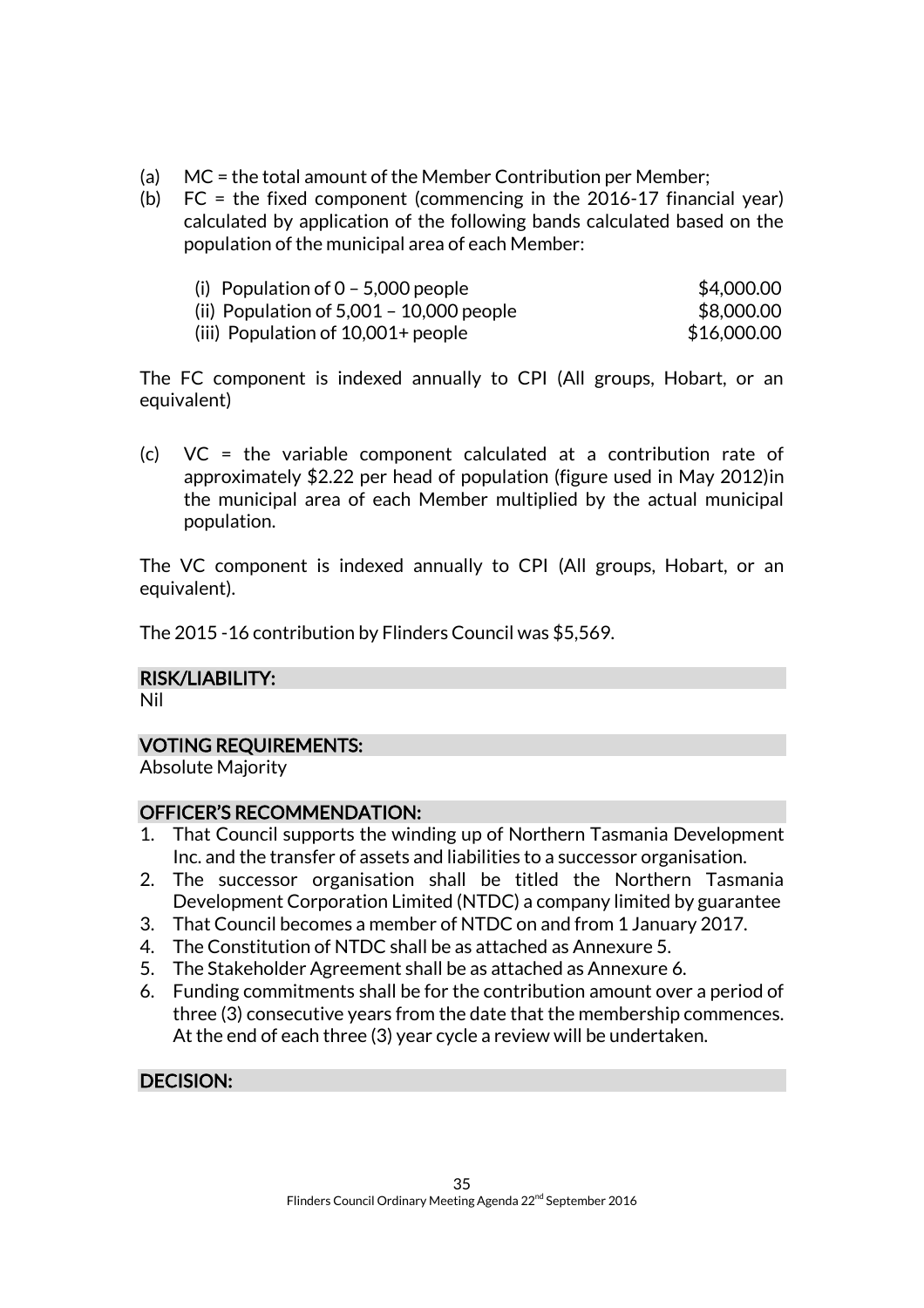#### Item C4: Waiver of Plumbing Permit Fees

| <b>ACTION</b>            | <b>Decision</b>                          |
|--------------------------|------------------------------------------|
| <b>PROPONENT</b>         | <b>Council Officer</b>                   |
| <b>OFFICER</b>           | Sophie Pitchford, Acting General Manager |
| <b>FILE REFERENCE</b>    | COU/0312                                 |
| <b>ASSOCIATED PAPERS</b> | Nil                                      |

#### INTRODUCTION:

TasWater has made a substantial investment with the installation of two water treatment plants on Flinders Island.

Council has been in discussions with TasWater to work through the hurdle of encouraging residents to connect to the new supply to ensure the success of the water treatment plants.

#### PREVIOUS COUNCIL CONSIDERATION:

3<sup>rd</sup> March 2016 Council Workshop 5<sup>th</sup> May 2016 Council Workshop

#### OFFICER'S REPORT:

TasWater maintained communication with Council prior to and during the design and construction phases of the development of two water treatment plants for the Island. Council communicated to TasWater that they would be supportive of the development and willing to assist where possible. TasWater explained to Council that for the plants to be a success, connections to the new supply were required, i.e. to justify the position expenditure and to provide the outcome of suppling water that meets drinking water standards, thus ensuring good public health.

It is understood that most properties within the water districts have connections to the town supply but use very little water. This is due to the large amount of tank water usage. An incentive for people to change their internal plumbing layout was devised by TasWater who approached Council for assistance. Council agreed to provide a form for their "plumbing application kit" and also to waive the fee for any applications that were made within a specific time period.

In a statement to residents, TasWater provided the following:

"Flinders Council and TasWater have agreed to pay the plumbing permit fee on behalf of the residents and businesses for a period of 6 months after the DHHS has removed the Do Not Consume Notice and Boil Water Alert."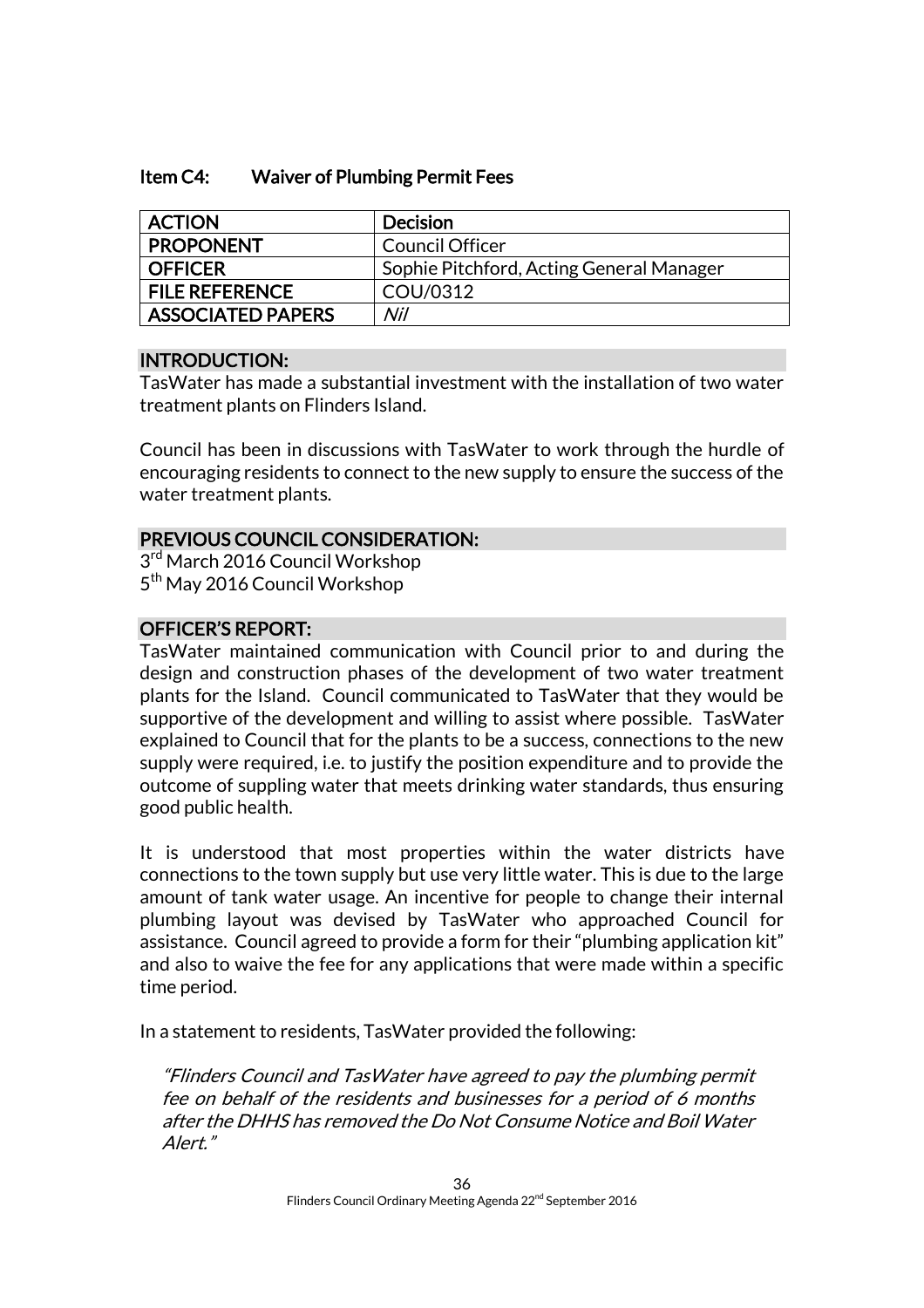Council's plumbing application fee is \$260.00. For residents to change their plumbing layout they will need to provide plumbing design details to Council when application is made, have their plumber do the work and provide Council with all sign-off documentation. This could be a costly exercise and so Council agreed to waive the permit fee for the 6 month period to encourage owners to have the work carried out.

It is envisaged that approximately 30-50 applications would be made, costing Council anything from \$7,000 - \$13,000 in lost income.

As each application varies, it is extremely difficult to determine what the true cost to Council will be in assessment fees charged by the contractor. Council pays the contractor approximately \$60/hr for plumbing assessment. An assessment for these works could take around 30 minutes to an hour. Adding on some contingency costing for administration purposes one could expect a cost to Council of approximately \$75.00. This would equate to a potential loss to Council in the vicinity of \$2,000 to \$4,000.

NB: These figures are provided to give some prospective to Councillors on actual cost to Council. The officer can provide no guarantee to their accuracy.

#### STATUTORY REQUIREMENT:

Nil

#### POLICY/STRATEGIC IMPLICATIONS:

5.0 Liveability - Protect, improve and promote the safety, creativity, health and wellbeing of the Islands' communities.

5.1 Improve the health and wellbeing of the Island communities through leadership and co-ordination.

5.1.4 Water supply free from contaminants.

#### BUDGET AND FINANCIAL IMPLICATIONS:

Loss of user fees.

RISK/LIABILITY:

Nil

#### VOTING REQUIREMENTS:

Absolute Majority

#### OFFICER'S RECOMMENDATION:

That Council agrees to waive plumbing permit fees for residents and business operators who wish to revert from a dual water supply to a single water supply for a period of 6 months after the Department of Health and Human Services has removed the Do Not Consume Notice and Boil Water Alert.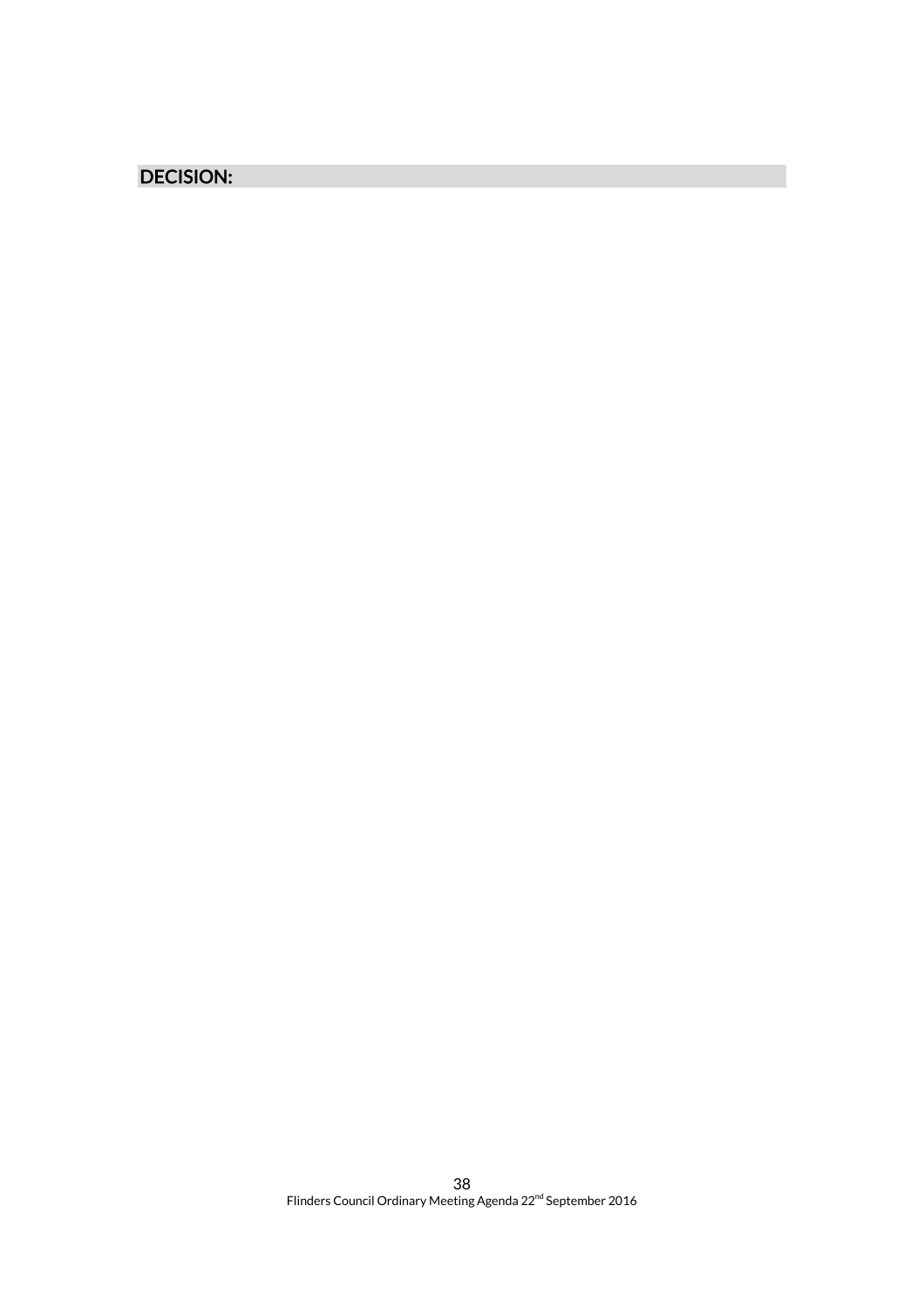#### Item C5: Councillor Resolution Report

| <b>ACTION</b>            | Information                               |
|--------------------------|-------------------------------------------|
| <b>PROPONENT</b>         | <b>Council Officer</b>                    |
| <b>OFFICER</b>           | Sophie Pitchford, Acting General Manager  |
| <b>FILE REFERENCE</b>    | COU/0600                                  |
| <b>ASSOCIATED PAPERS</b> | Annexure 10: Councillor Resolution Report |
|                          | September 2016                            |

#### INTRODUCTION:

This report identifies the actions taken and actual costs associated with implementing resolutions passed by elected members up to September 2016.

#### PREVIOUS COUNCIL CONSIDERATION:

The report is presented on a monthly basis.

#### OFFICER'S REPORT:

Please read Annexure 10 – Councillor Resolution Report September 2016.

#### VOTING REQUIREMENTS:

Simple Majority

#### OFFICER'S RECOMMENDATION:

That the Councillor Resolution Report September 2016 be noted.